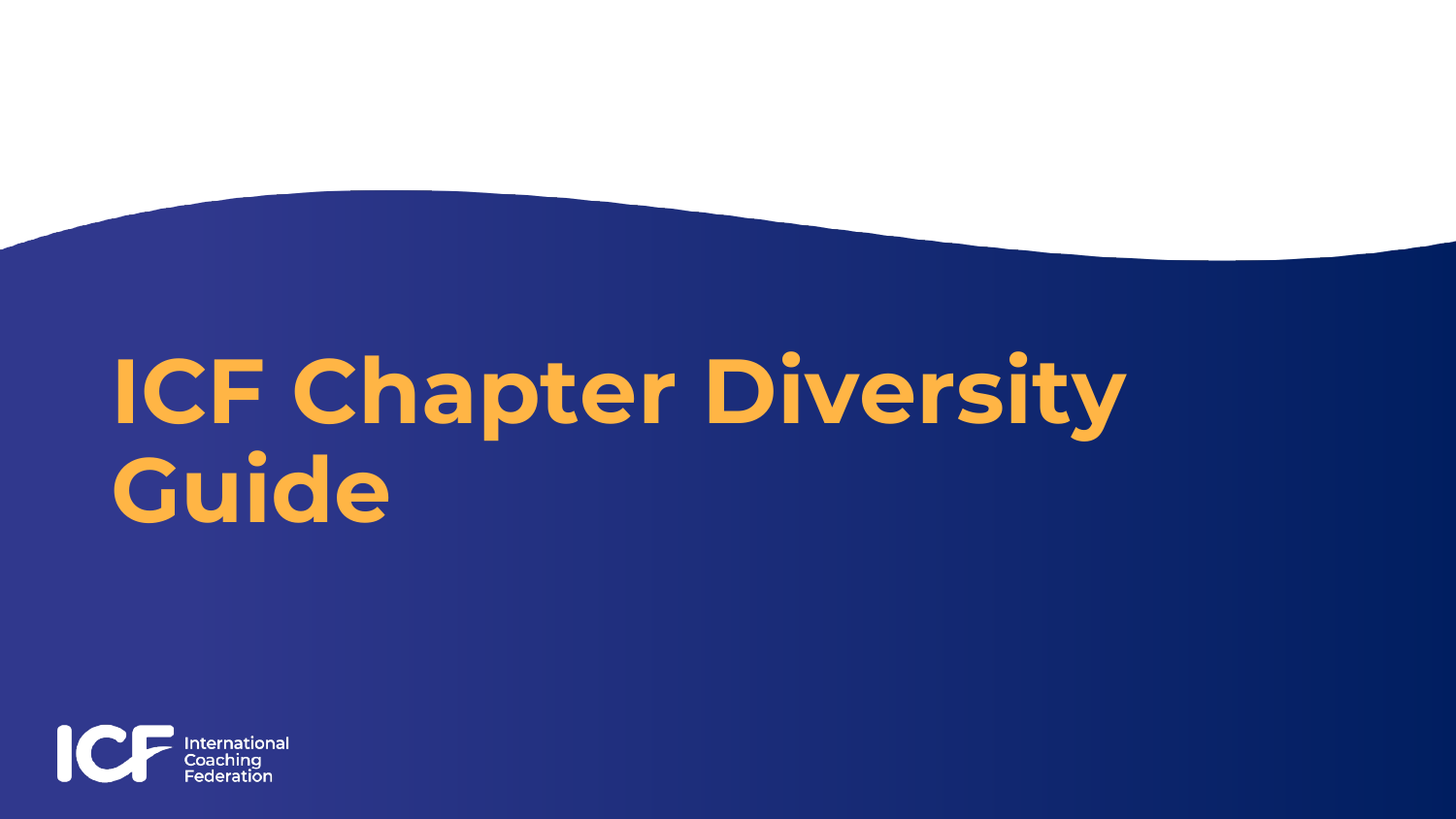#### **What is DEIBJ?**

- **D**iversity: According to Society of Human Resource Management diversity is **"the collective mixture of differences and similarities".**
- **E**quity: Providing resources to ensure everyone has access to the same resources and opportunities.
- **I**nclusion: An environment where acts are intentional and deliberate to embrace diversity.
- **Belonging: A feeling of being valued, being oneself without judgement.**
- **Justice: Dismantling barriers to resources and opportunities in society** so that all individuals & communities can live a full and dignified life.

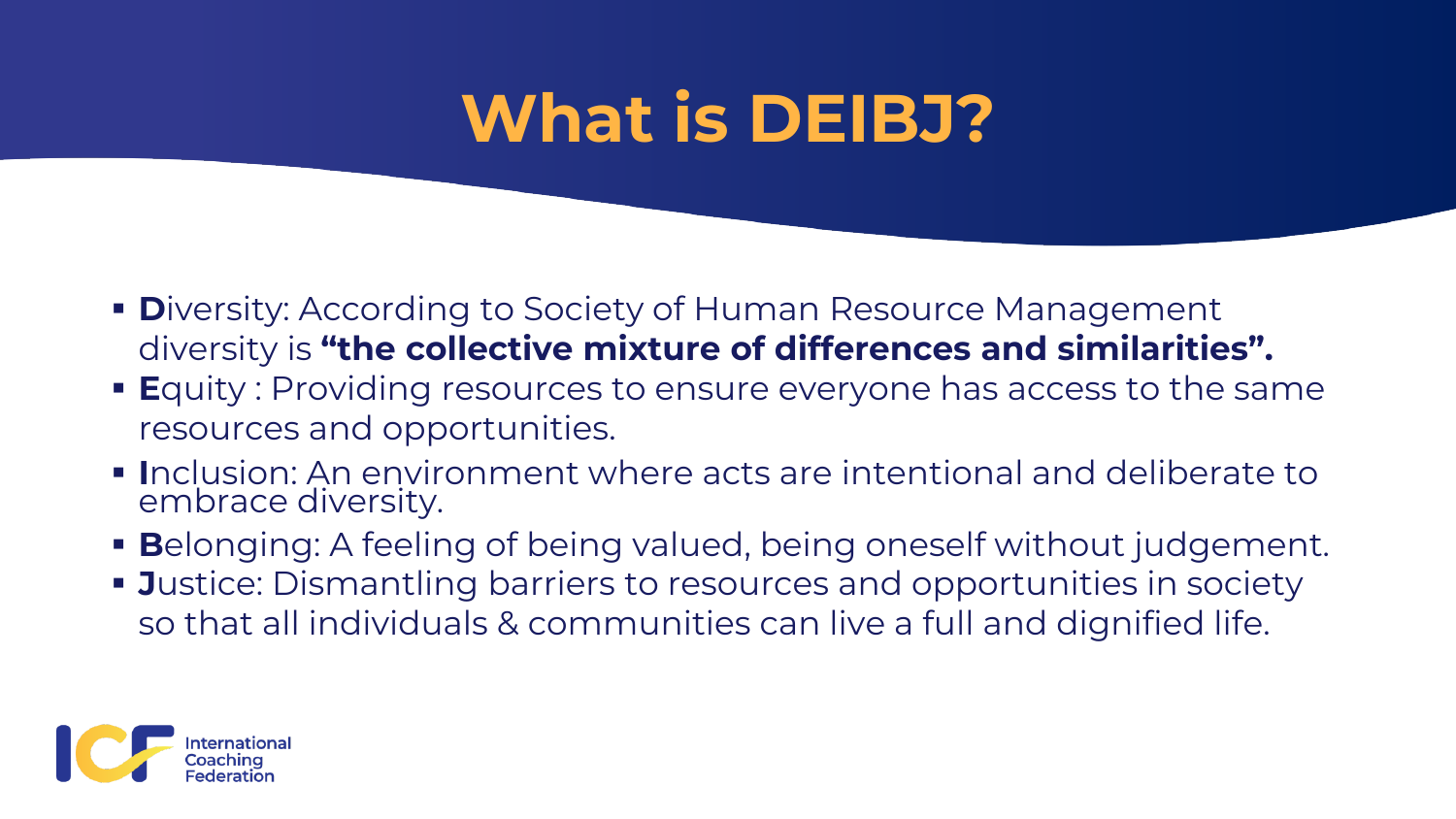#### **Purpose of the Guide**

- The purpose of this guide is to provide chapters with the steps to incorporate diversity, equity, inclusion, belonging, or justice (DEIBJ) within their chapter in order to align with ICF's Diversity focus.
- In this guide we will cover:
	- Diversity mission, vision, and value statements
	- Diversity specific board role
	- Anti-discriminatory statement
	- Diversity training
	- Data and analytics
	- Diversity strategic goals
	- Ways to measure diversity goals
	- Yearly diversity reporting

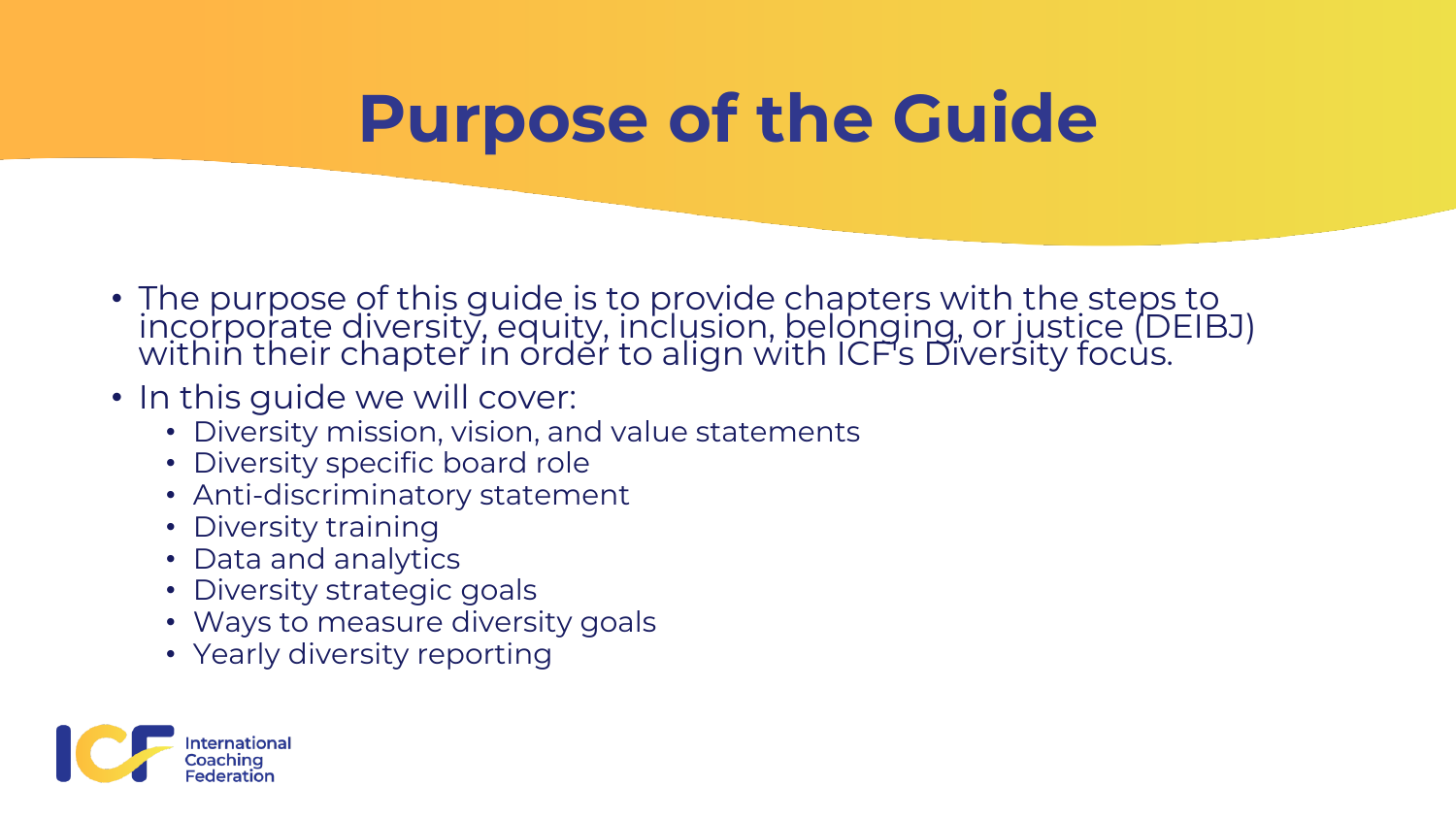### **ICF's Diversity Focus**

#### • **ICF has five diversity pillars and areas of focus:**

- Member and Chapter Engagement
- Data and Analytics
- Policies and Governance
- Giving, Philanthropy, and Charity
- Training and Development
- Chapters should align their areas of focus and goals to ICF's global pillars.

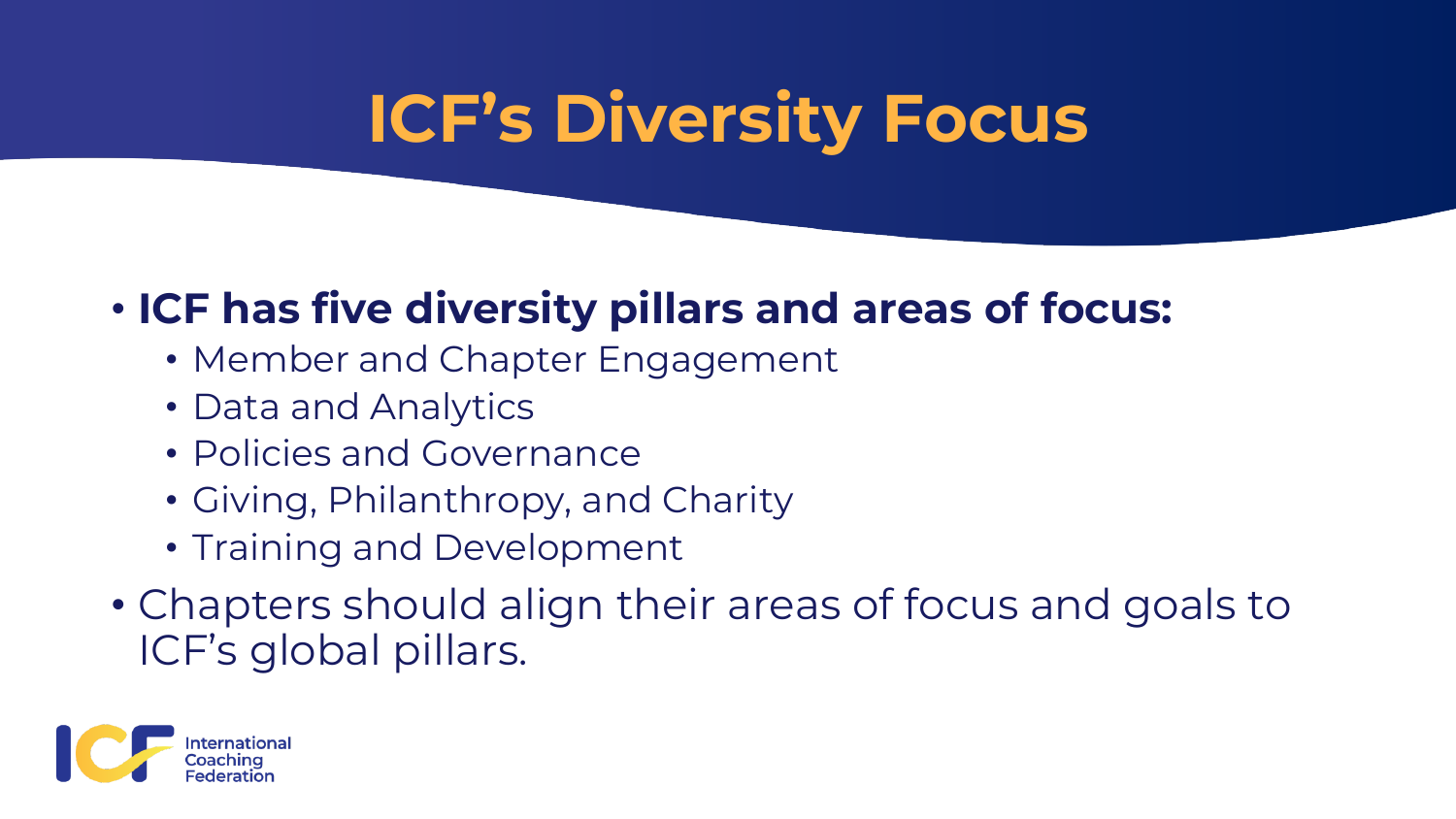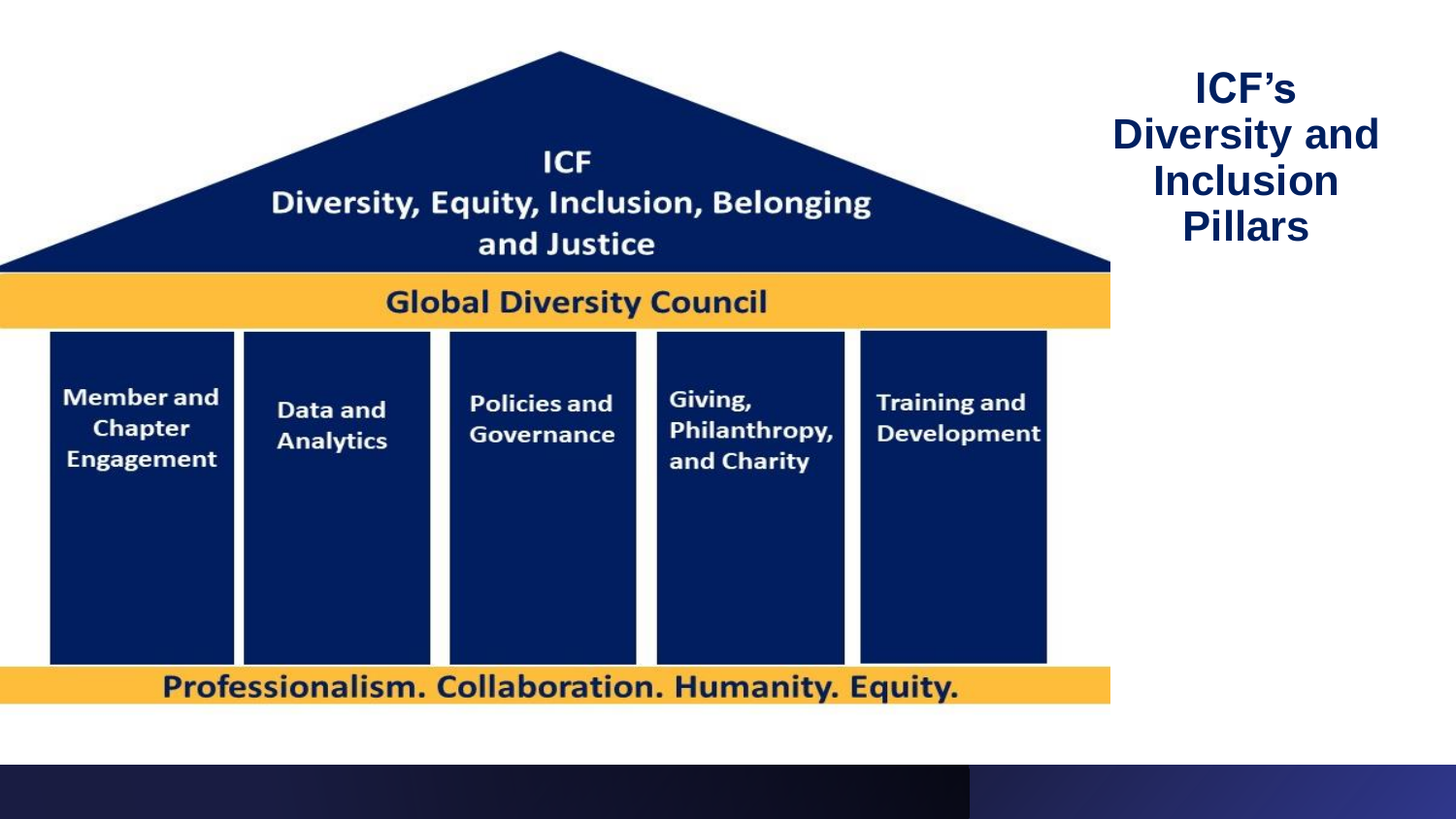### **Member and Chapter Engagement**

- Member recruitment
- Member retention
- Member representation
- Member belonging and inclusion index
- Partnerships
- Awards and recognition
- Leadership development
- Member resource groups (Global)

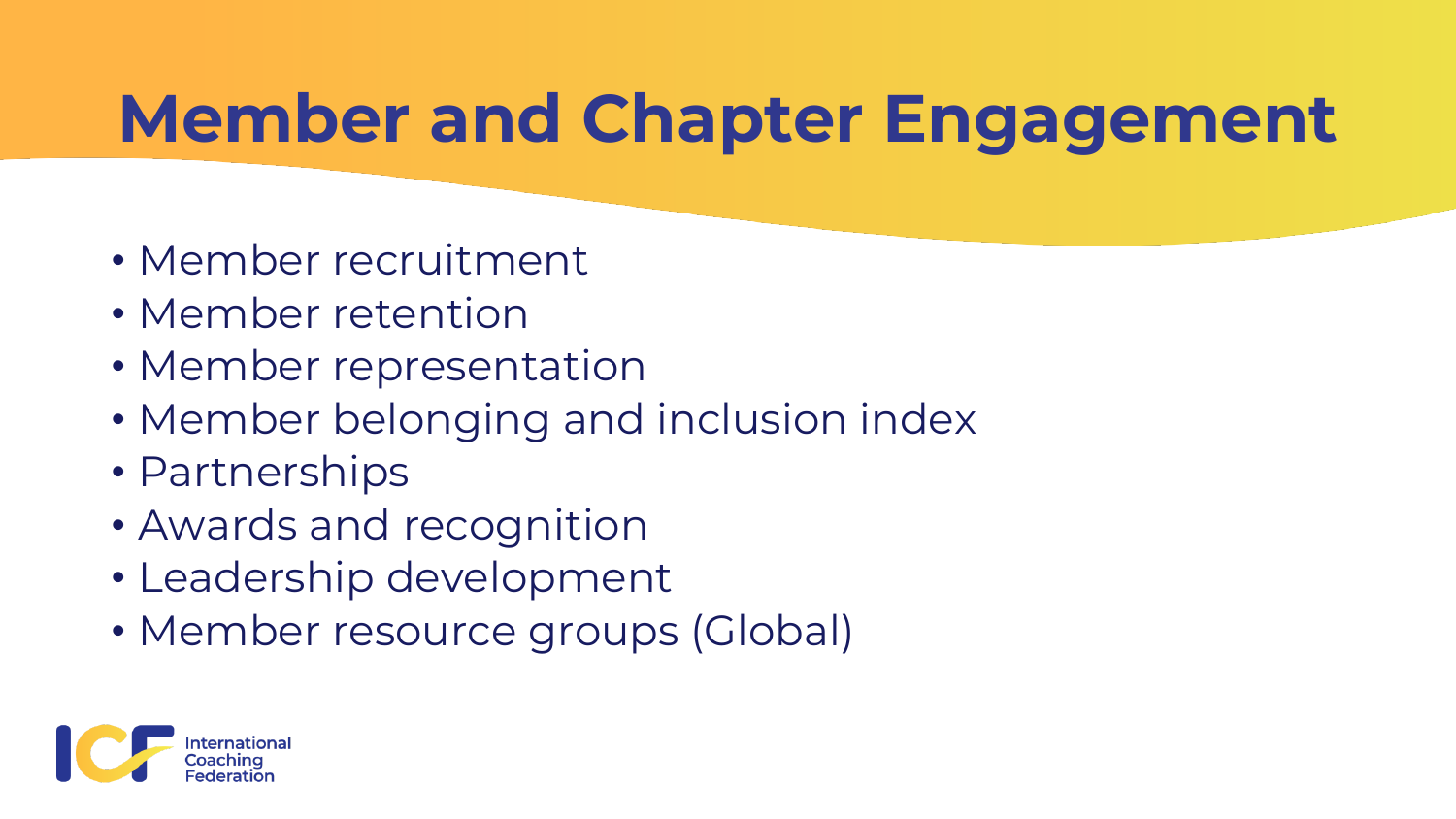#### **Data and Analytics**

- Scorecards
- Benchmarks
- Key Performance Indicators (KPIs)
- Yearly report

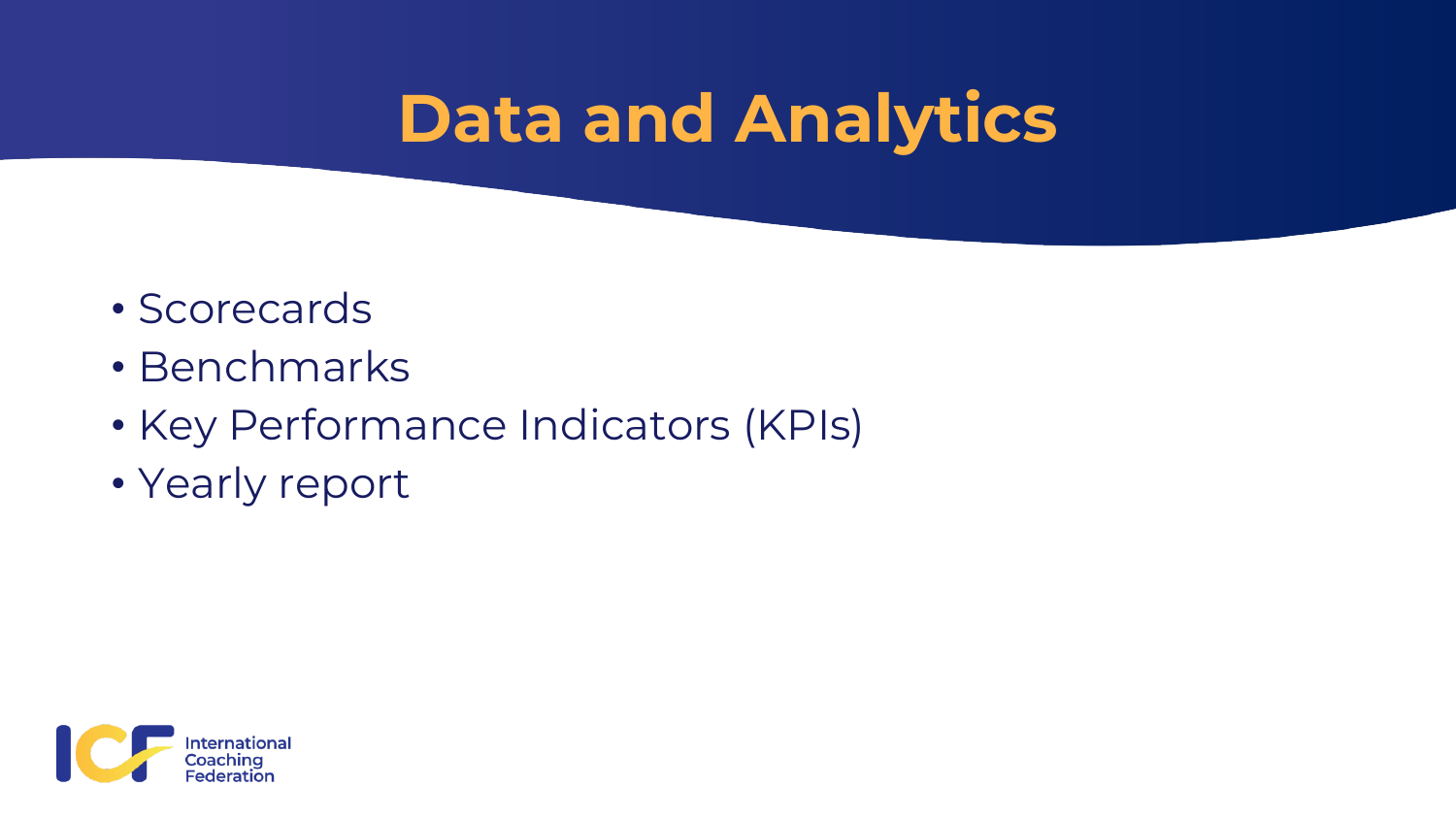#### **Policies and Governance**

- Diversity pledges and promises
- . Non-discriminatory statements and policies
- . Board selection processes
- . Accessibility (technology, disabilities, and languages)

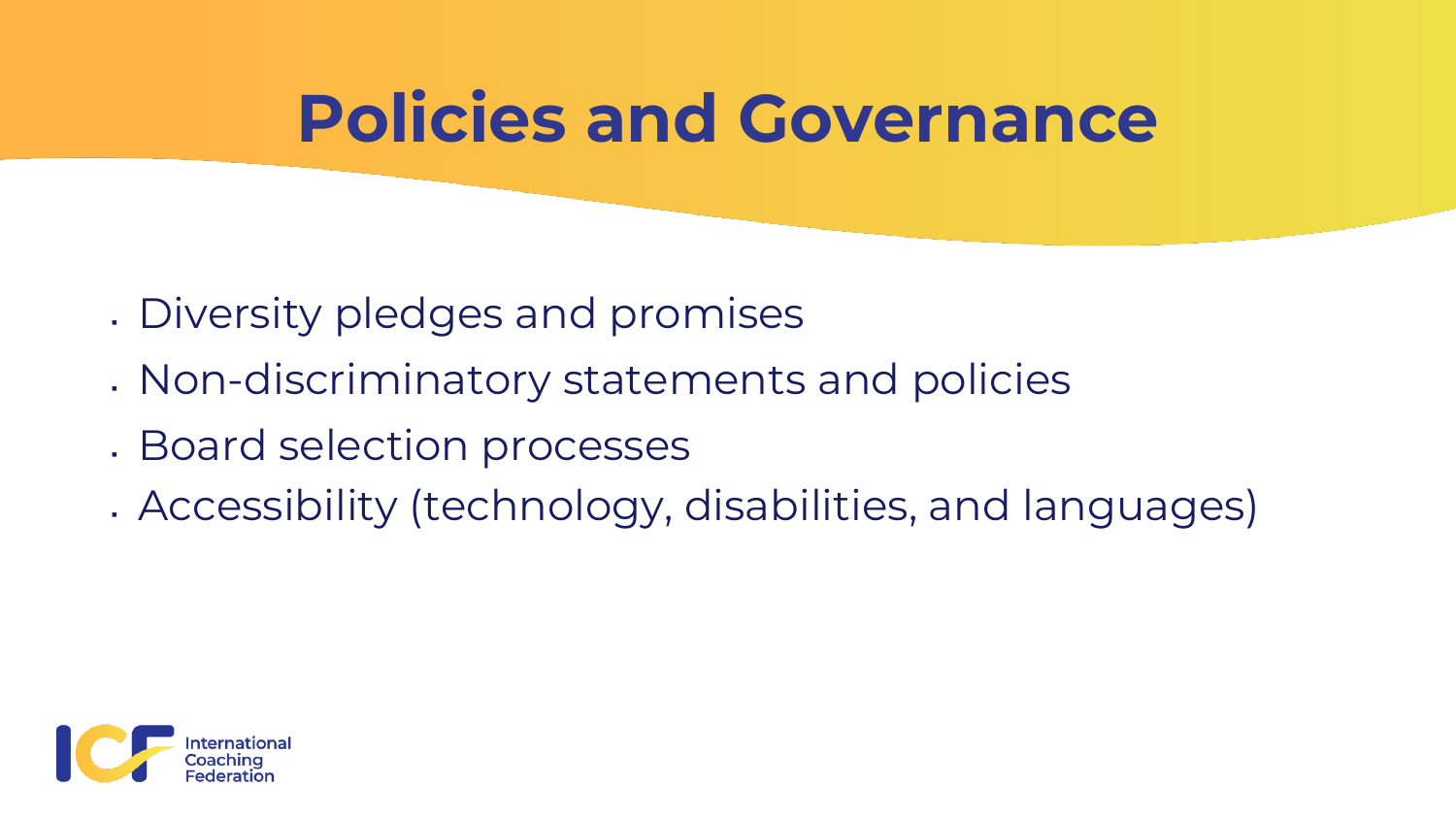# **Giving, Philanthropy, and Charity**

- Partnerships
- Donations
- Scholarships
- Equity programs

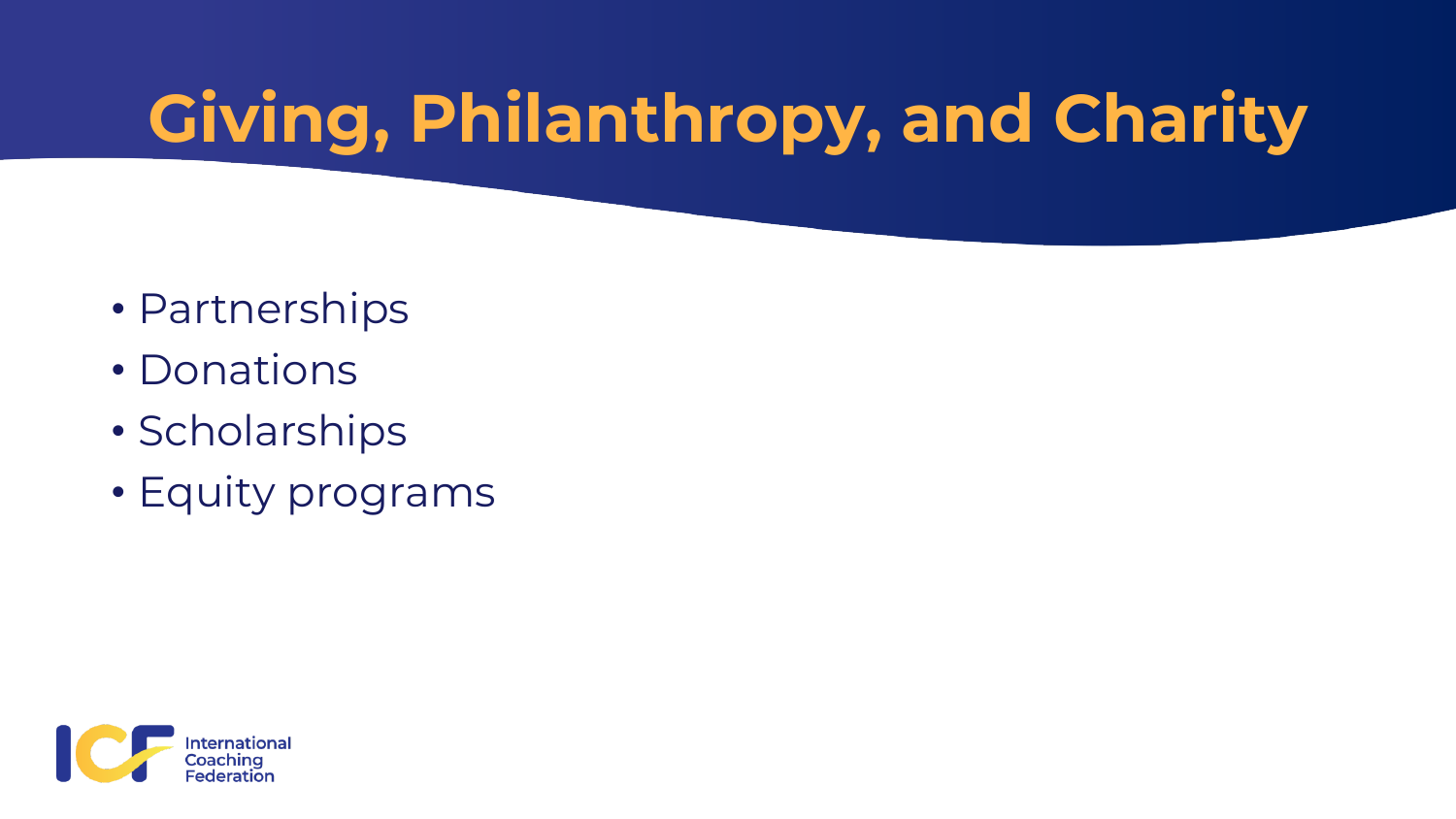## **Training and Development**

- Internal and external stakeholder training
- Diversity onboarding training for chapter leaders
- Professional development programs
- Global diversity guide

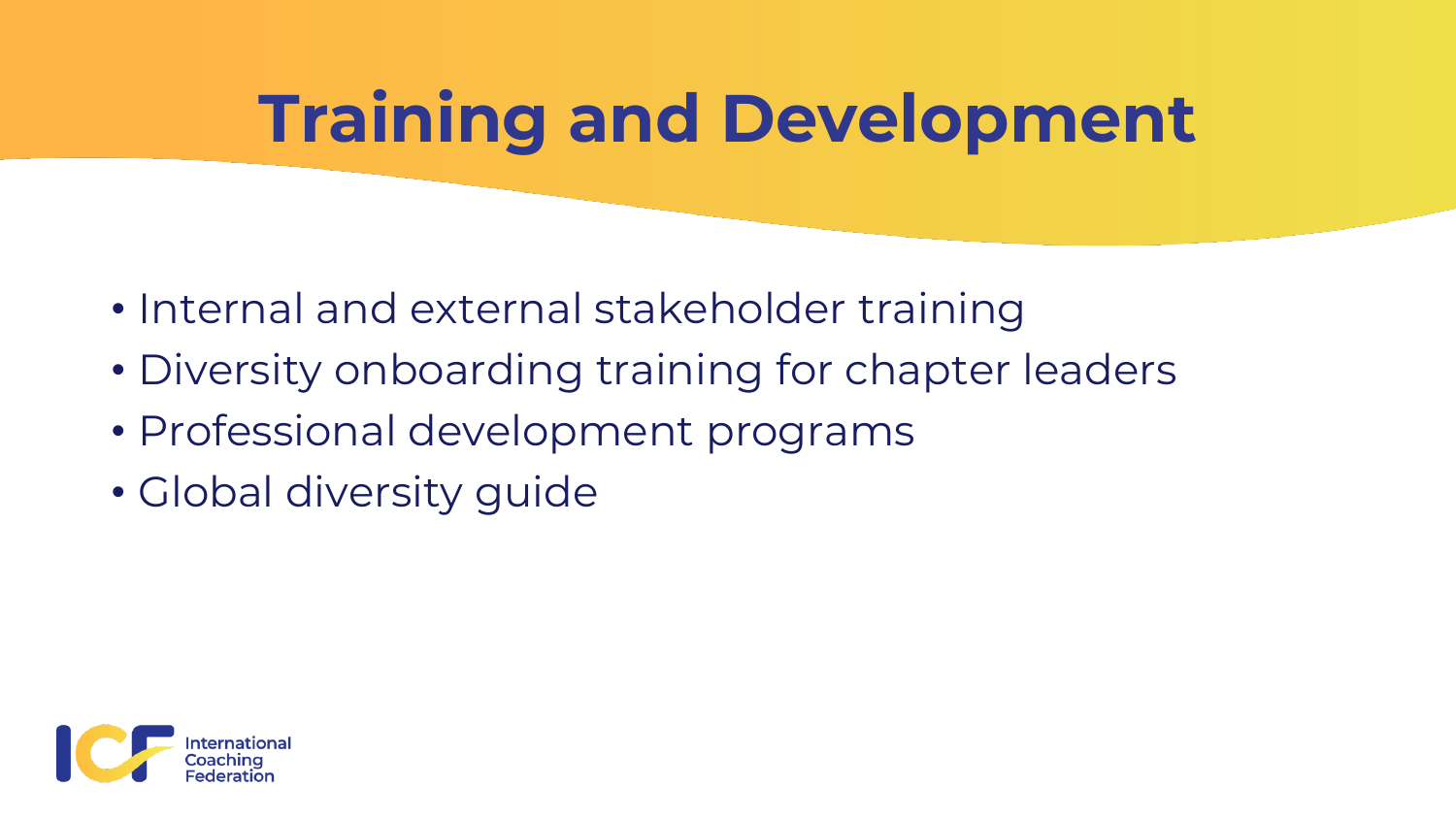# **Diversity Mission, Vision, and Values**

- Each chapter will have a diversity mission and vision statement and values that align with the purpose of their chapter.
- **Mission:** A diversity and inclusion statement demonstrates a chapter's commitment to building an inclusive, varied ecosystem welcoming to people of all backgrounds.

#### **Questions to ask:**

- What is your purpose?
- Why does DEIBJ exist in your chapter?

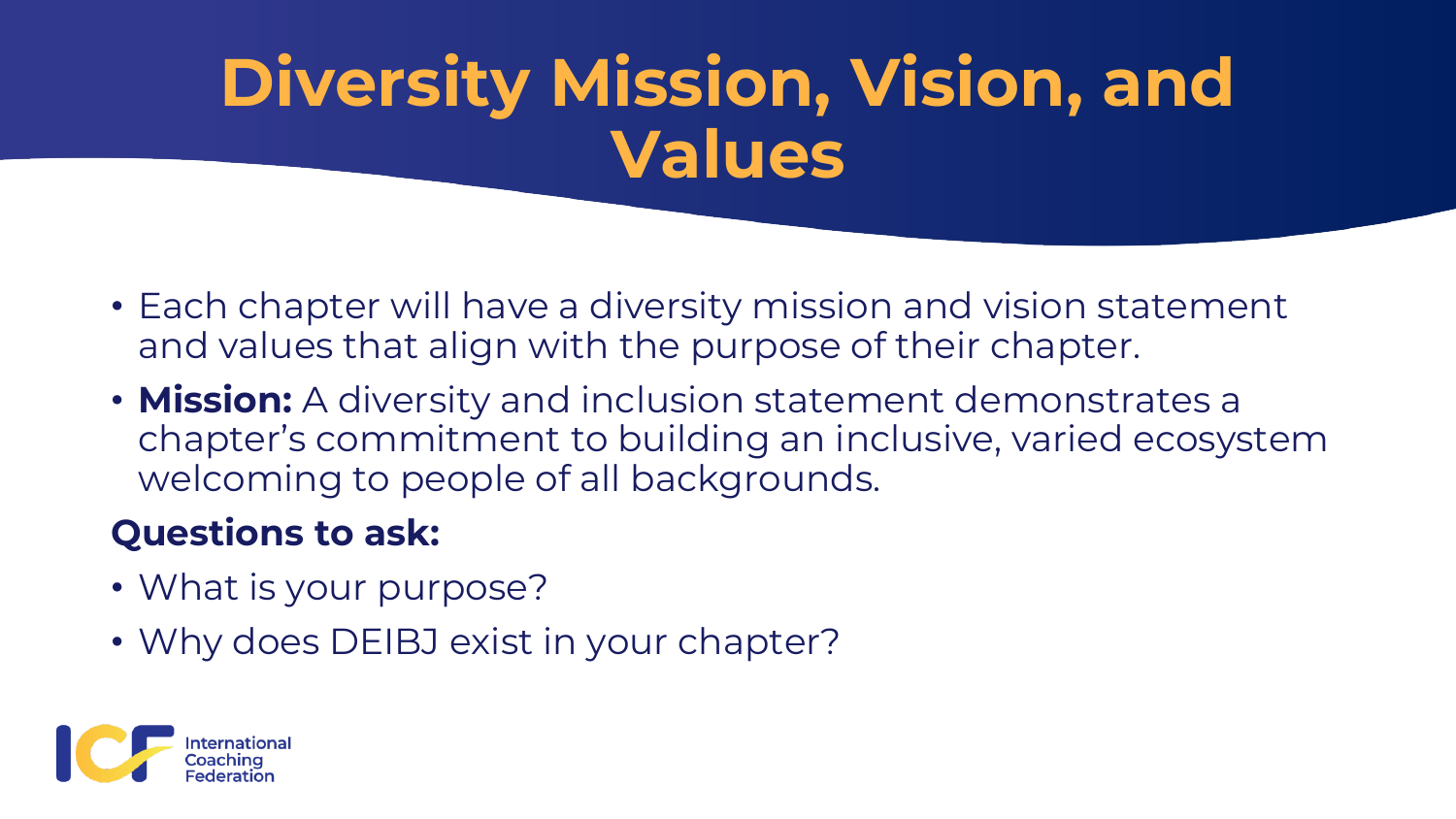# **Diversity Mission, Vision, and Values**

- Each chapter will have a diversity mission, vision, and values that align with the purpose of the chapter.
- **Vision:** A vision statement looks forward and creates an image of the ideal state that the chapter wishes to achieve.

#### **Questions to ask:**

- Where are you headed?
- What will your chapter look like in 10 years?

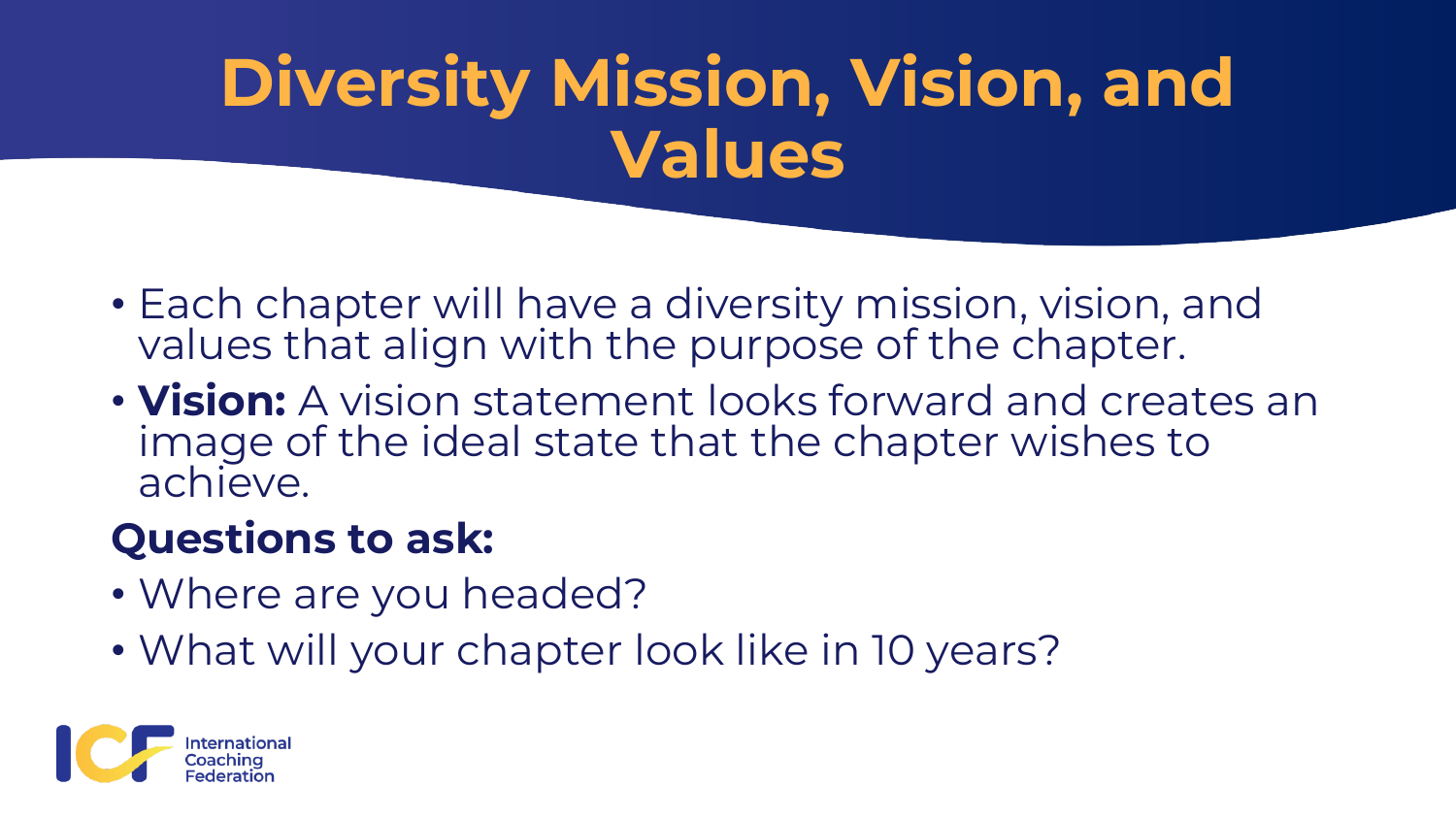# **Diversity Mission, Vision, and Values**

- Each chapter will have a diversity mission, vision, and values that align with the purpose of the chapter.
- **Values:** Core principles that guide and direct the chapter and its culture.

#### **Questions to ask:**

- What values are unique to your chapter?
- What values should guide the DEIBJ within your chapter?

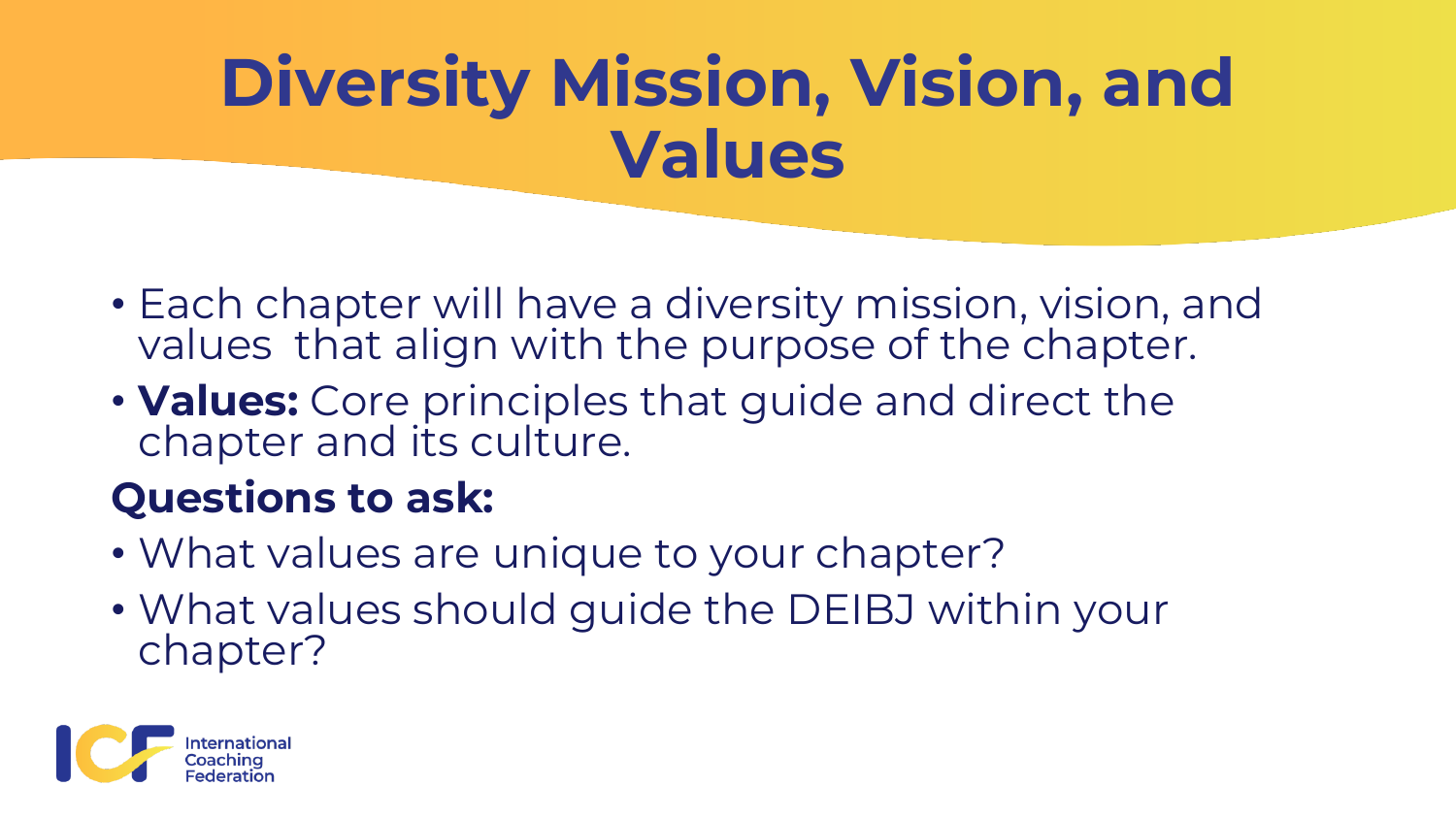# **Chapter Diversity Mission, Vision, and Values Examples**

#### **ICF Mexico**

To include the visually impaired coaches community in the ICF coaches community.

#### • **Mission:**

Contribute, from our ethical commitment, so that the visually impaired coach community can be part of the ICF coach community, as well as promote their inclusion in the coach community by promoting actions that create the ideal conditions for their participation.

#### • **Vision:**

To be an International Association of Coaches that contributes to achieving the full and effective social integration of Coaches with Visual Impairment, guaranteeing respect for their human rights and freedoms without any discrimination so that they are part of the community.

#### • **Value:**

One of the key factors that fosters the creation of a sense of belonging is the sense of empathy.

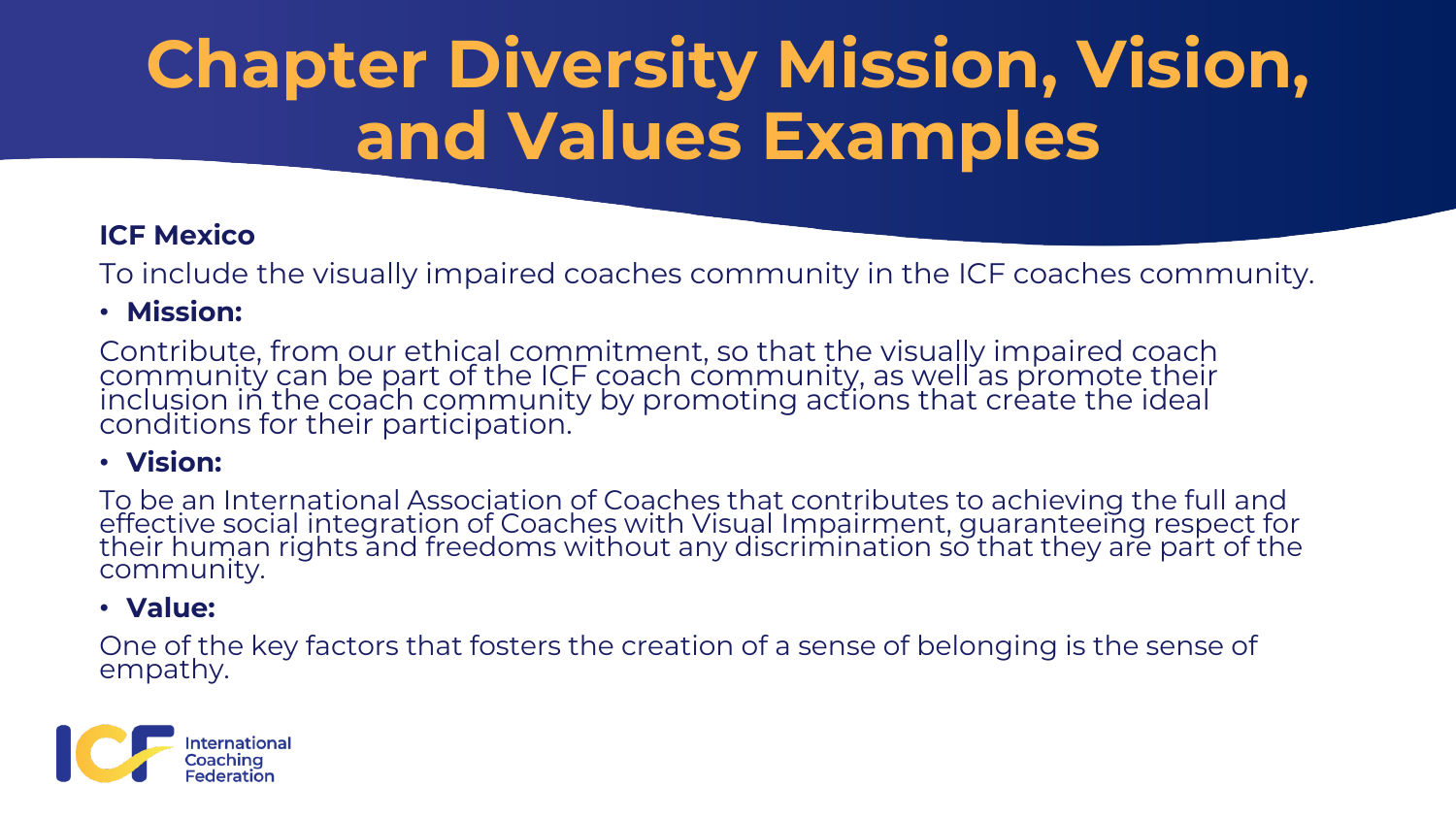# **Chapter Diversity Mission, Vision, and Value Examples**

#### **ICF Toronto**

- **Mission:**
- To create a diversified and inclusive ICF Toronto Chapter where all members and clientele are treated with respect and experience equity through our interactions of policy, programs, procedures and protocols so that we thrive as a dynamic, iterative organization of coaches that embody a community of belonging.

#### • **Values:**

We treat each other with respect We provide equity and aim for equality We iterate our work We act with transparency We welcome & value all voices We embody a community of belonging

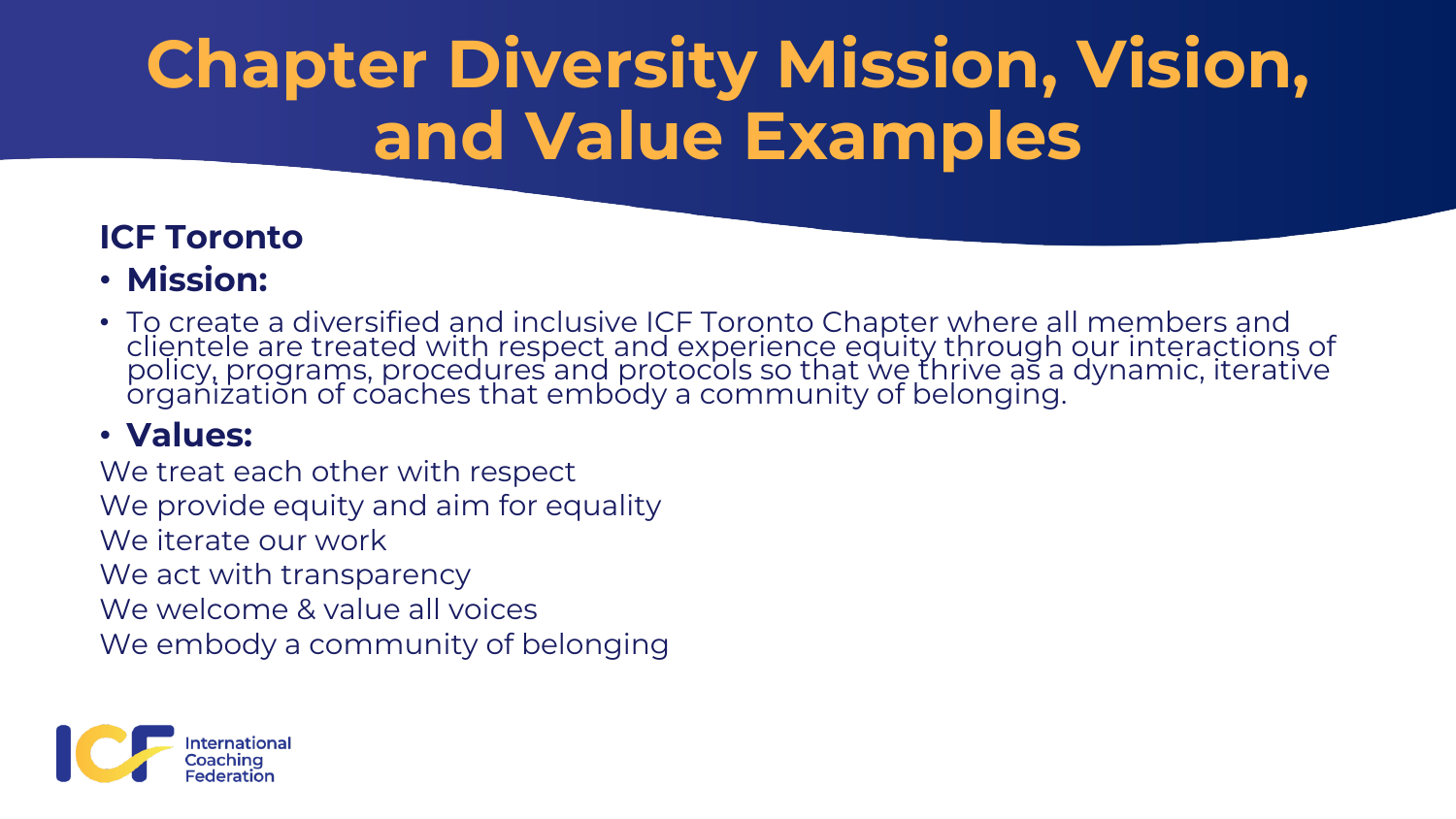# **Diversity Specific Board Role**

- Each chapter will have a board role that is focused on chapter diversity, equity, and inclusion. This role will work with ICF Global to learn about Global DEI initiatives, goals, programs, and additional information.
- Furthermore, this role will work with their other chapter leaders to develop chapter DEI strategy goals.
- If your chapter is unable to fill this role, please contact LaKisha C. Brooks for assistance.

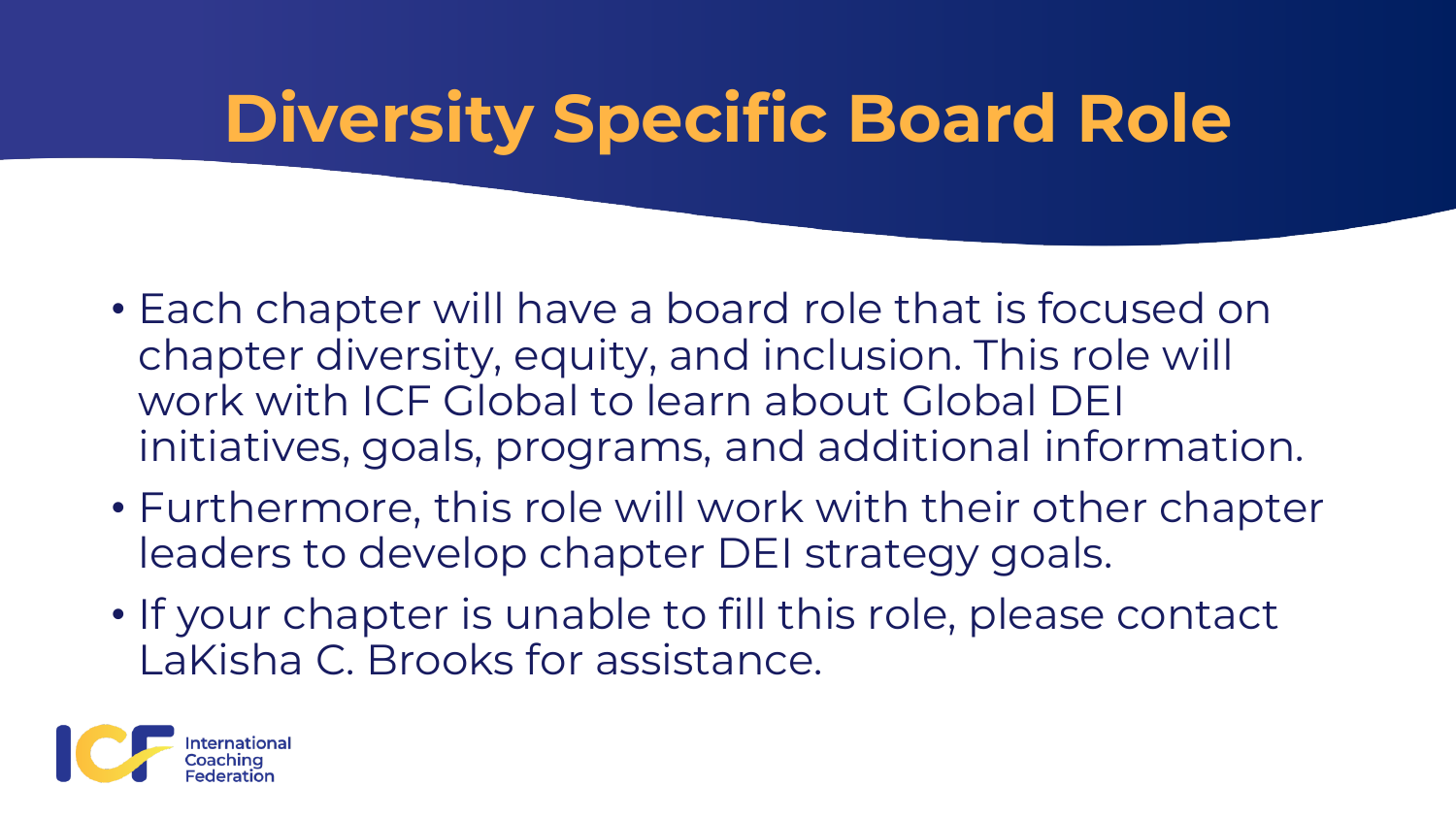## **Developing a Diversity Specific Board Role**

- To develop a diversity specific board role, the first step is to create a role/job description.
- The role/job description should include inclusive language and remove barriers for underrepresented or minority groups.
- [ICF Mexico a](https://theaiedge-my.sharepoint.com/personal/brooksl_theaiedge_com/Documents/DiversityData/Chapter%20Resources/JOB%20DESCRIPTION%20-%20Director%20of%20DEIJ.pdf)nd [ICF Toronto h](https://theaiedge-my.sharepoint.com/personal/brooksl_theaiedge_com/Documents/DiversityData/Chapter%20Resources/DEI%20Role%20Description-%20ICF%20Toronto%20.pdf)ave created diversity specific board job/role descriptions. Please view their examples for guidance on how to develop your job/role description.

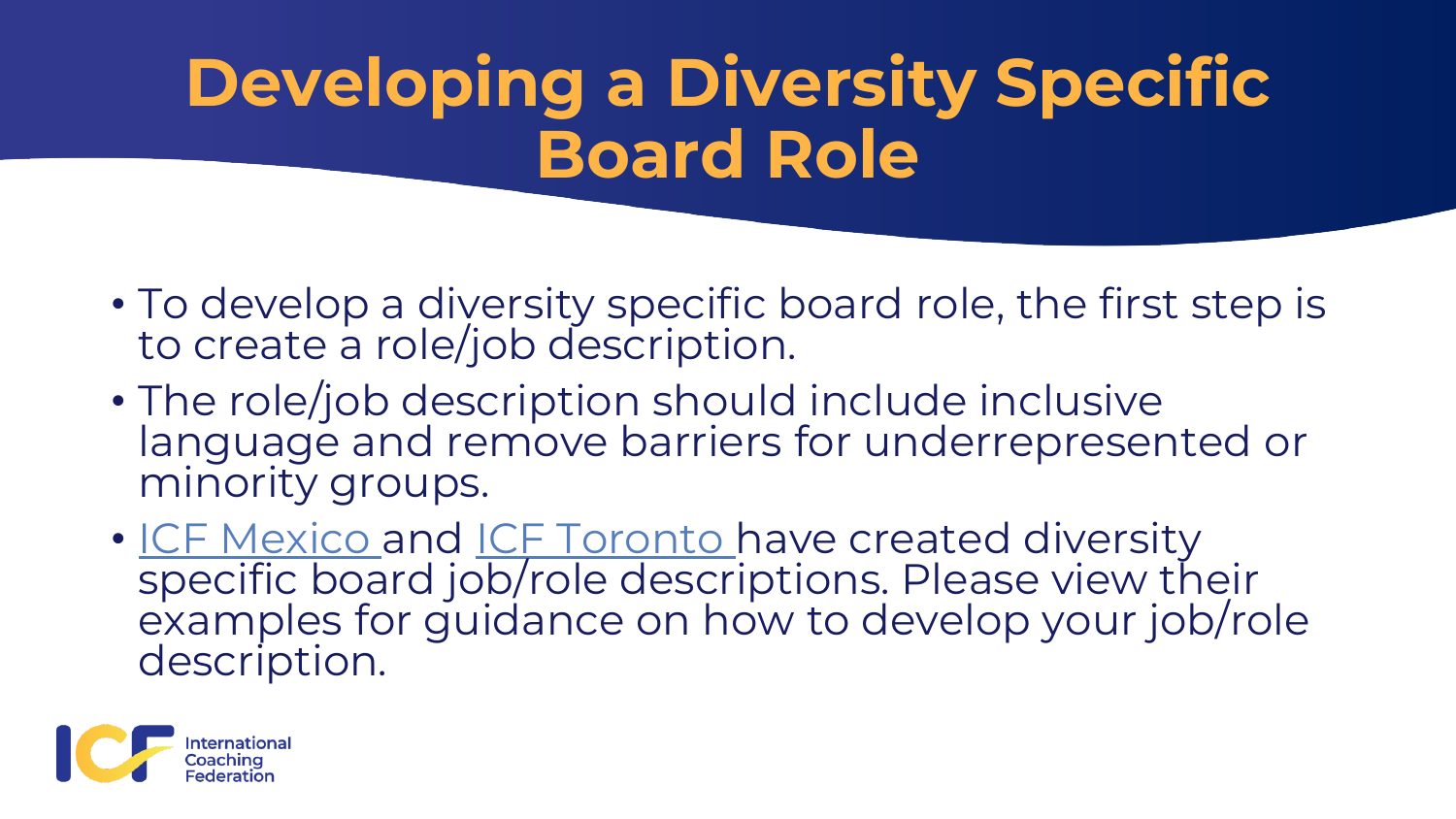### **Anti-discriminatory Statement**

- Each chapter will have an anti-discriminatory statement to promote diversity, equity, inclusion, belonging, and justice.
- Your statement should align with your country, region, or location.
- Please consider local laws and policies when creating your statement.

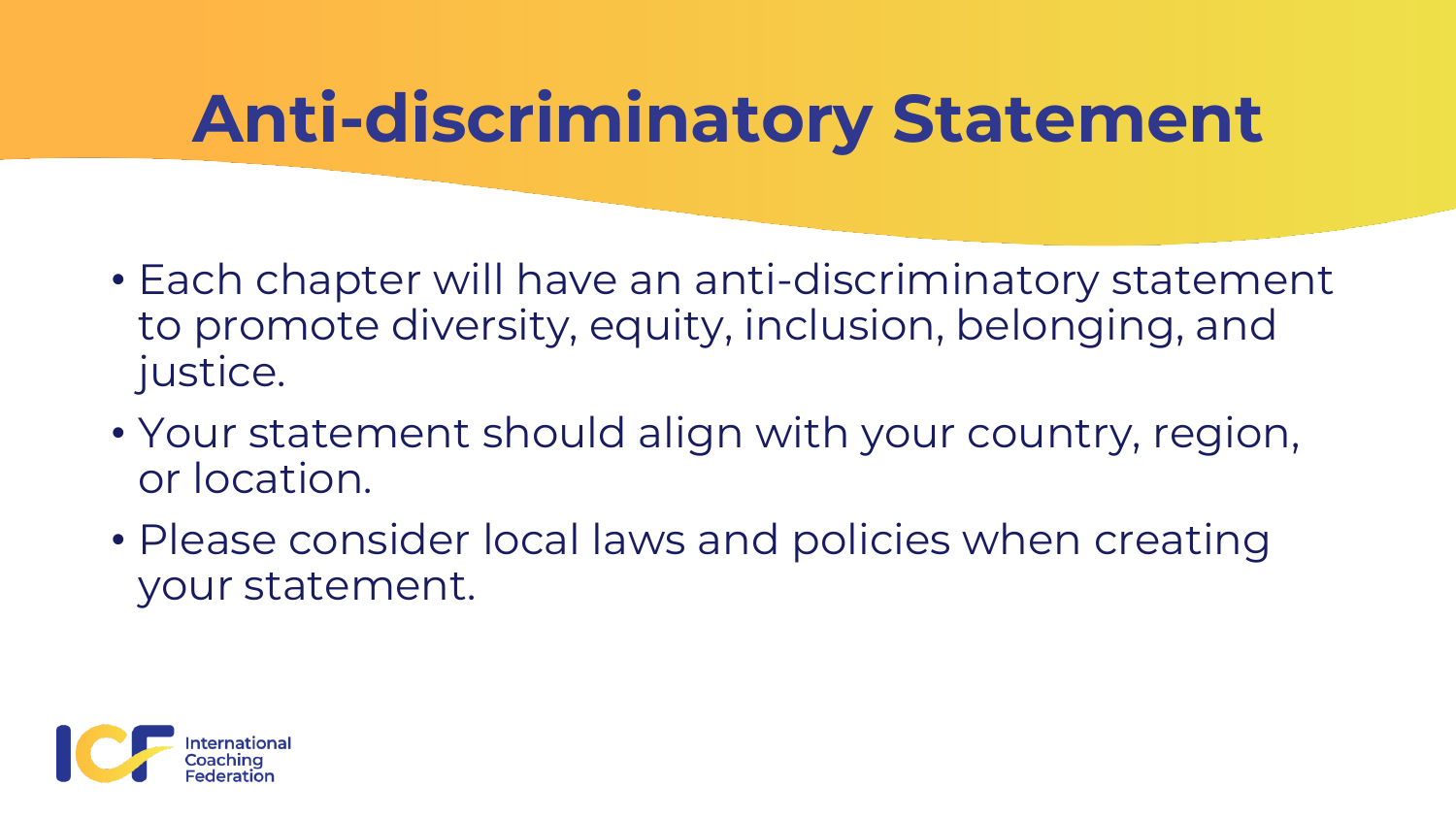## **Anti-discriminatory Statement Example**

#### • **ICF's DEIJ anti-discriminatory statement for our diversity council selection process:**

We will ensure the selection process is non-bias and nondiscriminatory. Additionally, each candidate will have a fair and equitable opportunity to apply and be selected. We will not discriminate against candidates based on age, disability, national origin, race/color, religion, sex, sexual orientation, and gender identity.

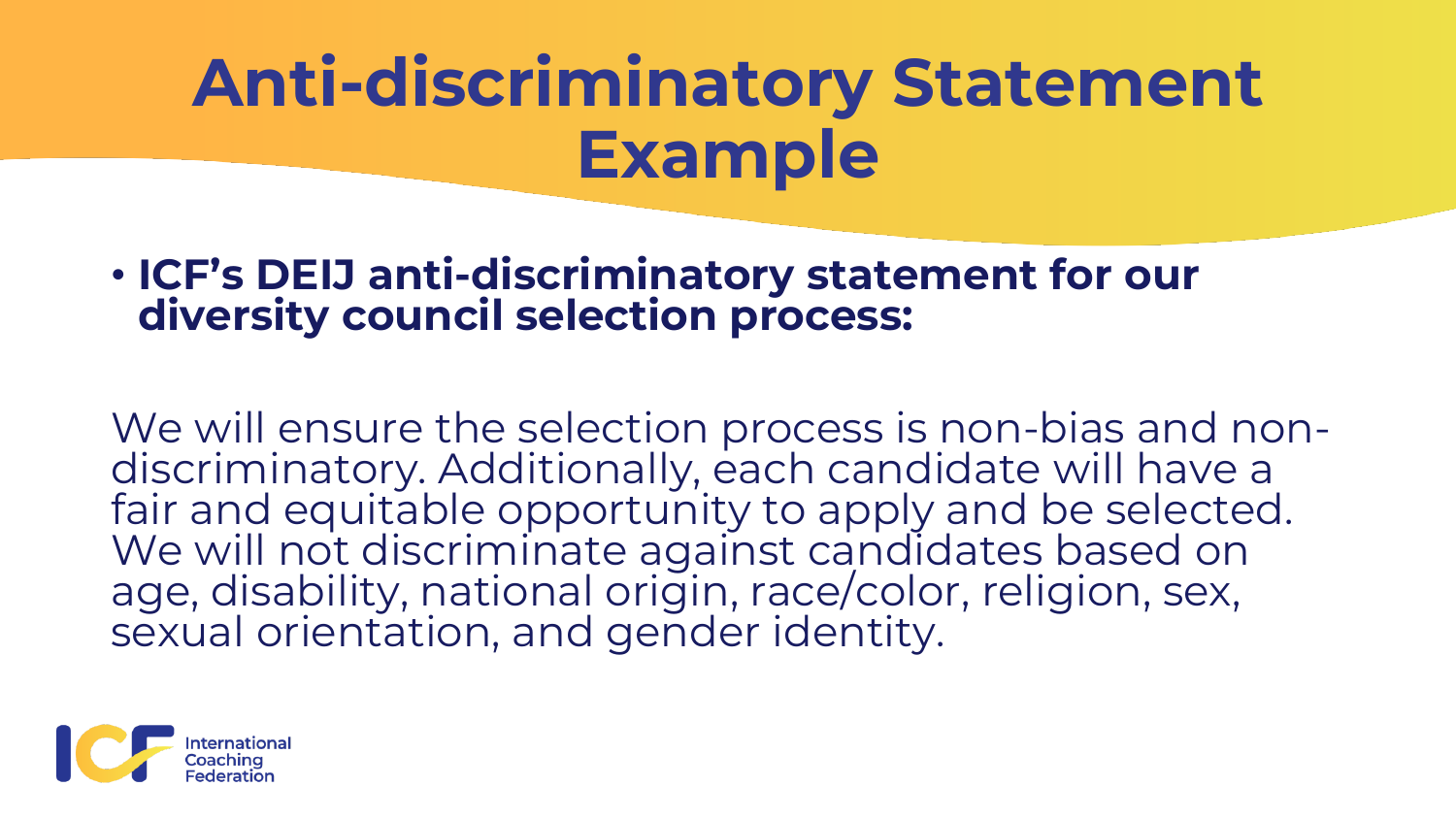# **Chapter Diversity Training**

- Each chapter be required to host one diversity training per year for all members. ICF Global will provide the training materials for the required training.
	- **Topic: Cultural Competency**
- \*All chapter board members will attend four diversity trainings. Trainings are hosted by ICF Global.
	- **1. Communicating a change and handling difficult conversations**
	- **2. Data collection and reporting**
	- **3. Diversity strategic planning and goal setting**
	- **4. Developing a DEIBJ committee, mission, vision, and values**
- Chapters can host additional training and programs for members.

*\*Training topics are subject to change.* 

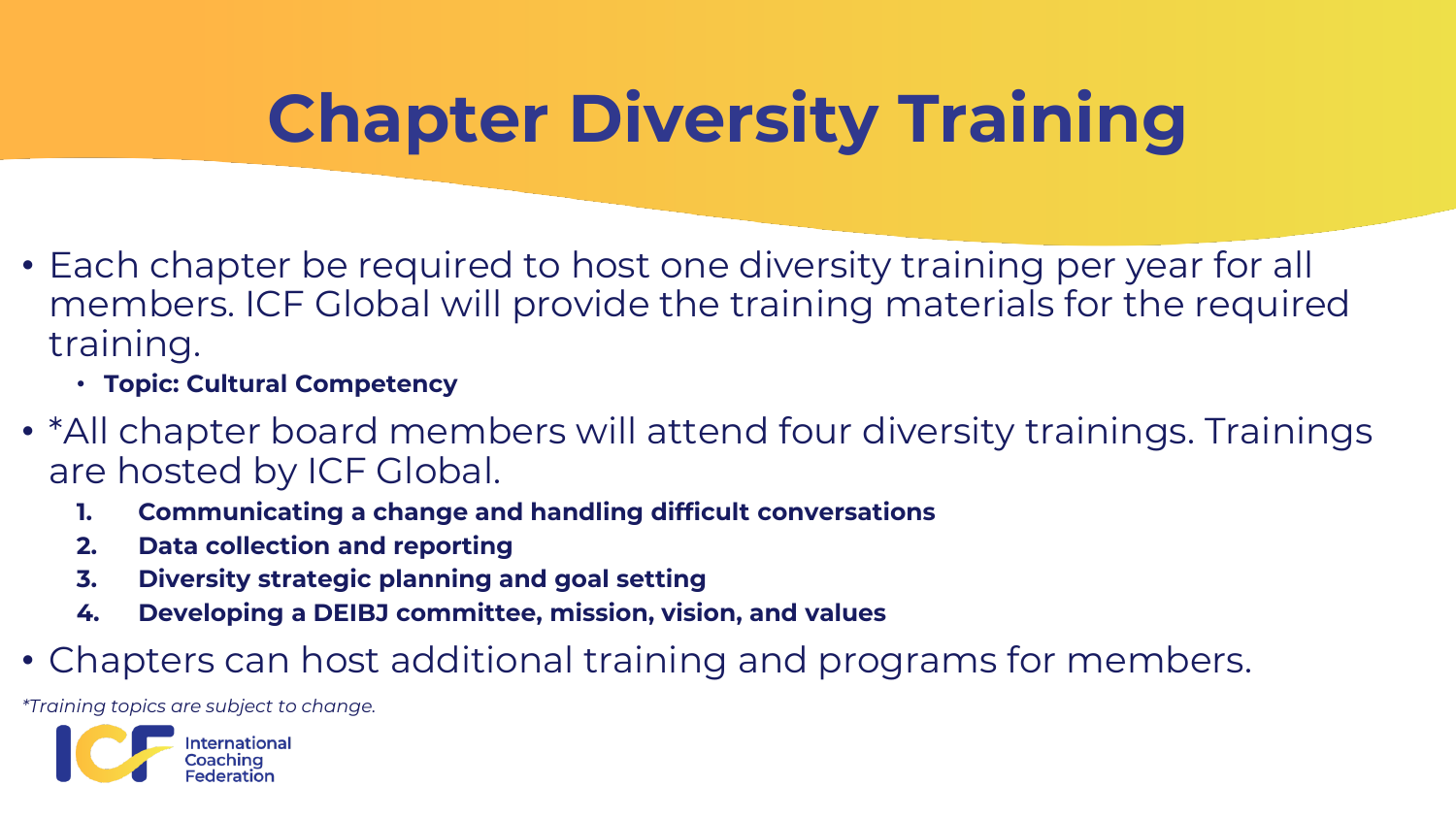# **Example of Chapter Diversity Training**

#### **ICF Washington State:**

#### **Title: Equitable Program Development Sessions for the Board**

- Learn about intersectionality in themselves and particularly, how it affects marginalized communities (understanding how social and political identities compound themselves to create inequalities or disadvantages that may not be understood with independent categories, yet particularly impact marginalized communities)
- Engage in courageous conversations about how the intersection of their own identities shows up in program development (how good intent can still have undesirable impact; and how continuous courageous awareness and practice is the antidote).
- Gap identification, designing action and accountability: from a scenario, identify gaps in program development that are inequitable, and build on such exercise to examine and improve their approach to more equitable program development.

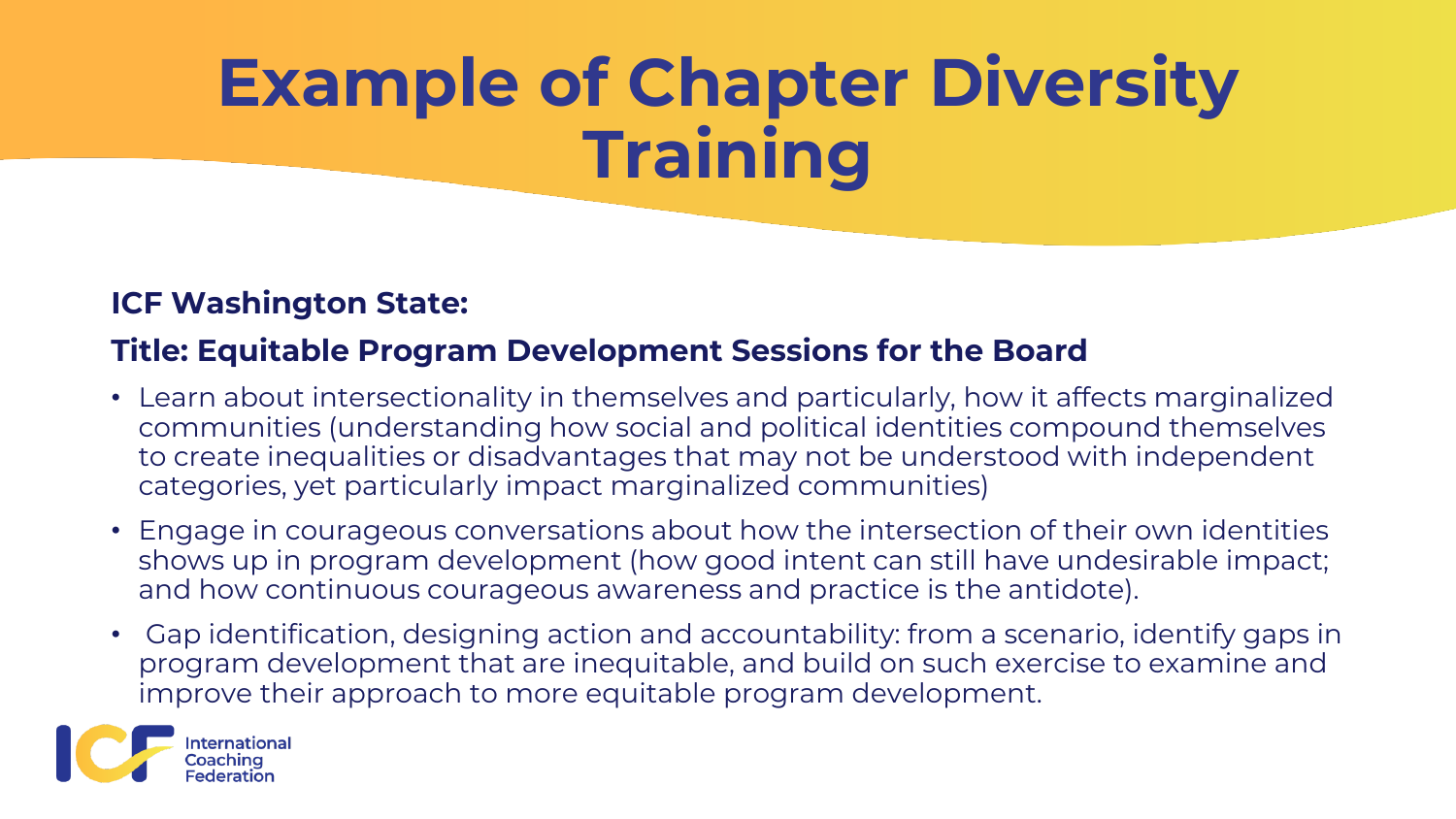# **Example of Chapter Diversity Training**

#### **ICF Toronto:**

#### **Title: Unboxing Our Bias - Ways to Belonging with Ellen Wagner**

Ellen will talk about the importance of being aware of our biases and prejudices and self-reflecting on our actions. She will also talk about how we can learn to unlearn to think in 'boxes' and reflect on our privileges to move the needle towards a more equitable world. It starts with us!

#### **Continuing Coach Education (CCE) units for this event: 1.5 Resource Development**

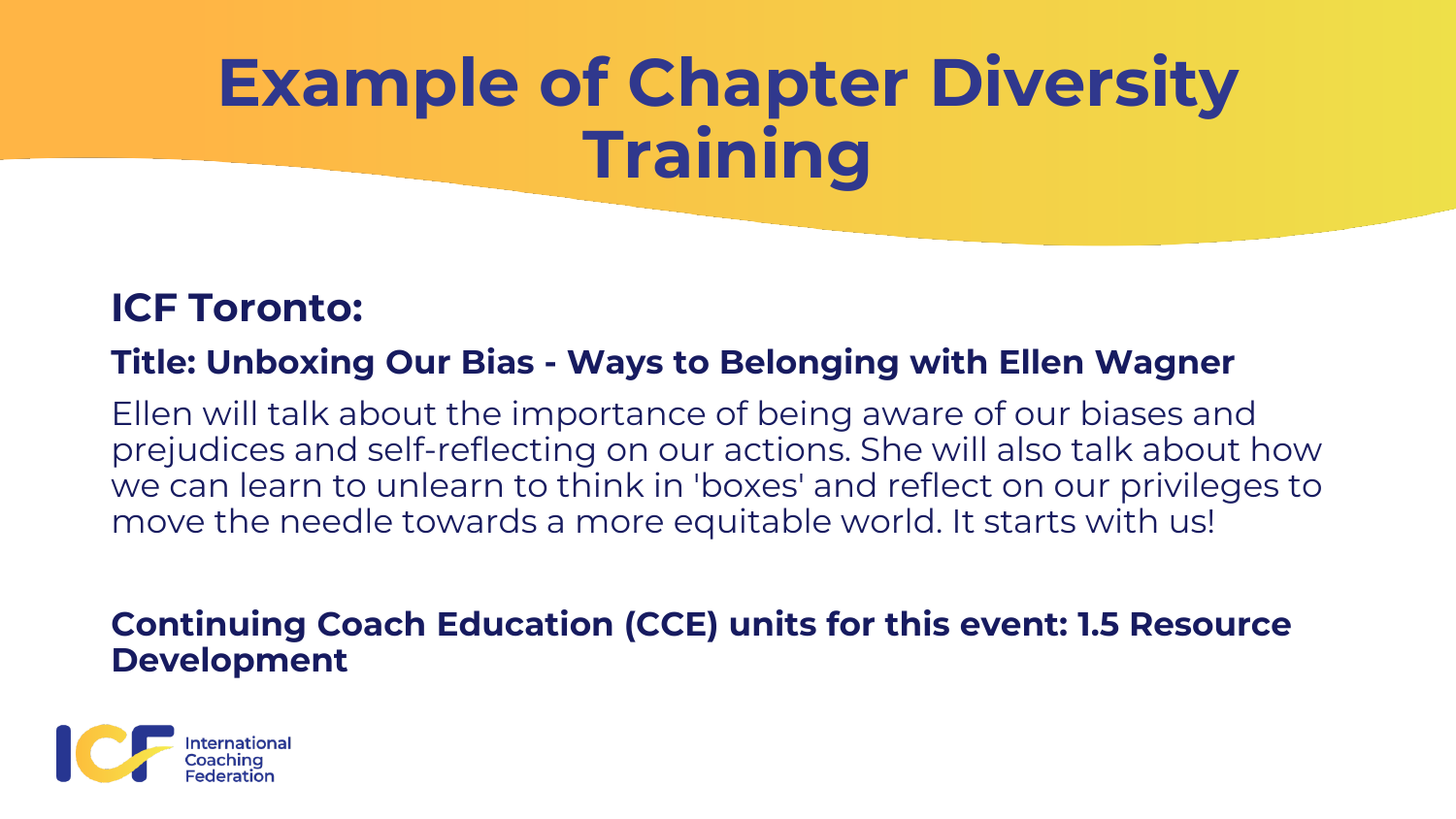## **Chapter Diversity Data and Analytics**

- Chapters should use data in their DEIB work. This can include:
	- Member demographics
	- Number of DEIBJ training programs
	- Member surveys regarding DEIBJ
	- Number of partnerships
	- Growth in membership
	- Languages spoken by coaches and clients
- Chapters can create dashboards for their data using Excel or other programs.
- Data should be quantitative (numerical) and qualitative (descriptive)

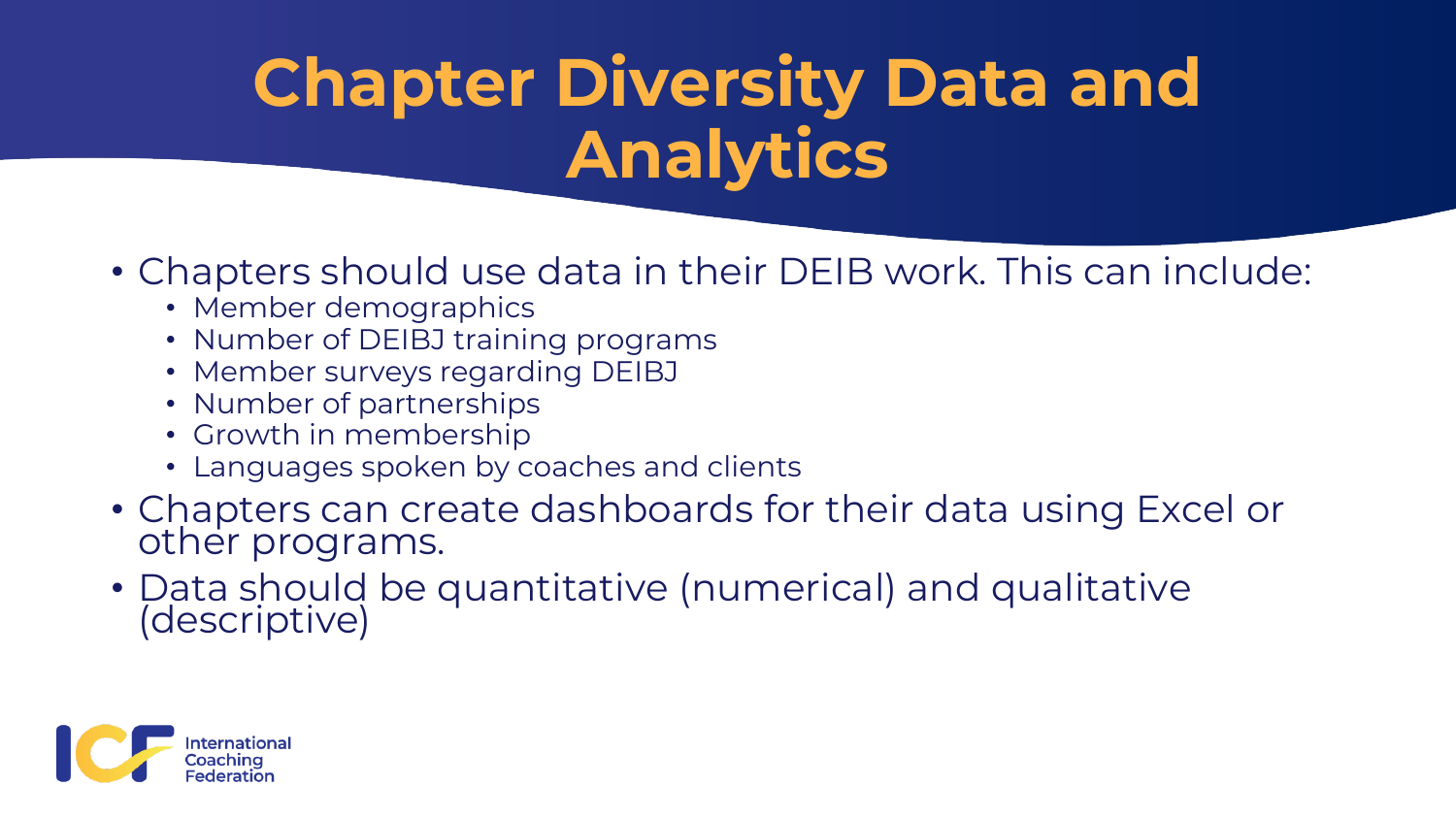# **Diversity Data and Analytics Examples**

#### **ICF Toronto:**

- 1. Auditing board member recruitment, selection, & onboarding processes
- 2. Membership survey and feedback
- 3. Board representation

#### **ICF Washington State:**

- 1. Number of BIPOC and other coaches from other marginalized groups
- 2. Number of people signing up for pro bono coaching for each of their University Partnership Programs.
- 3. Number of partners renewing their contract

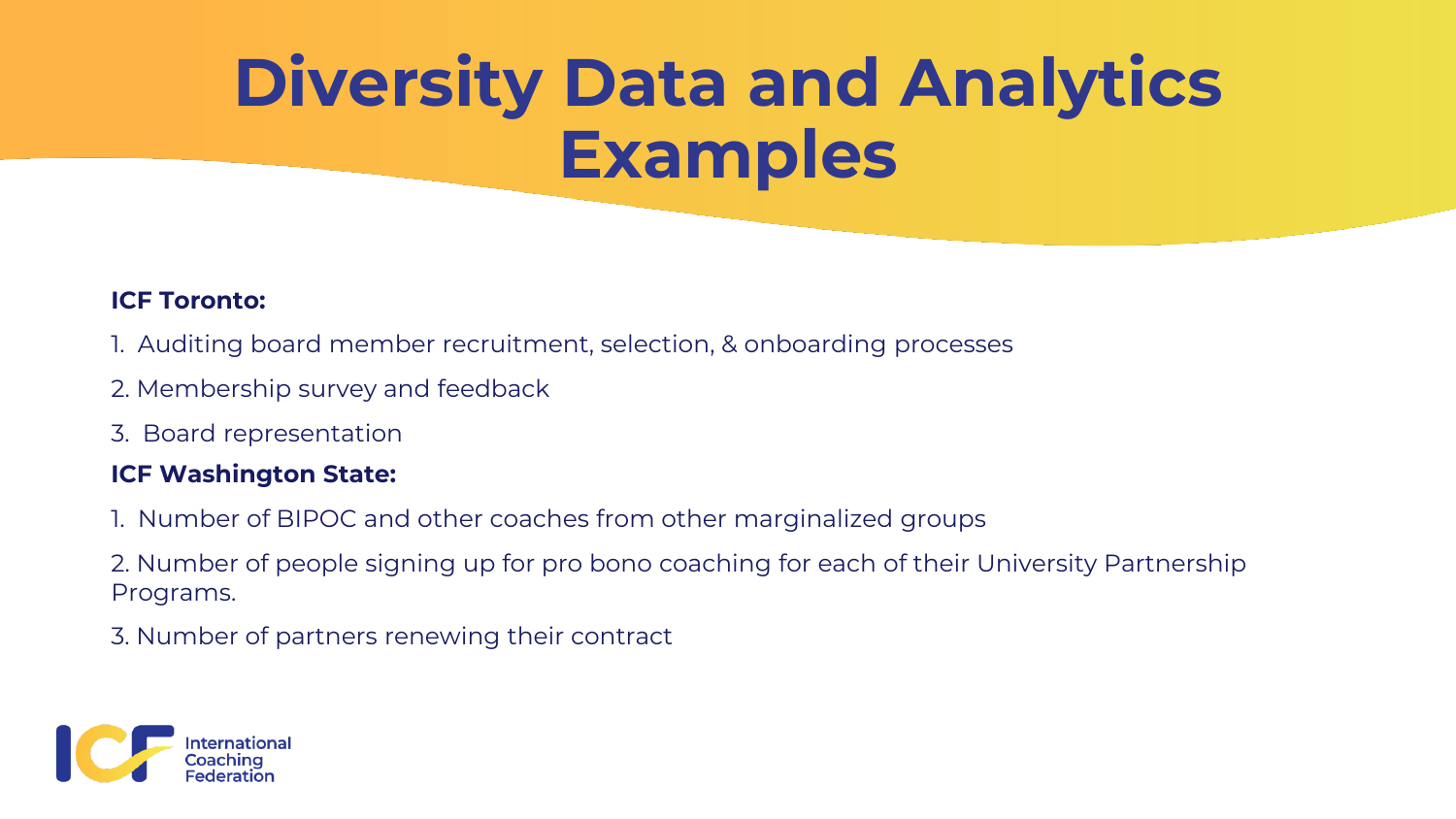# **Diversity Strategic Goals**

- Strategic goals should meet the needs of the chapter.
- Make sure goals are S.M.A.R.T. (Specific, Measurable, Attainable, Realistic, and Time Bound)
- Use both quantitate and qualitative data to determine goals.
- Align your chapter's goals with ICF Global's goals and pillars.

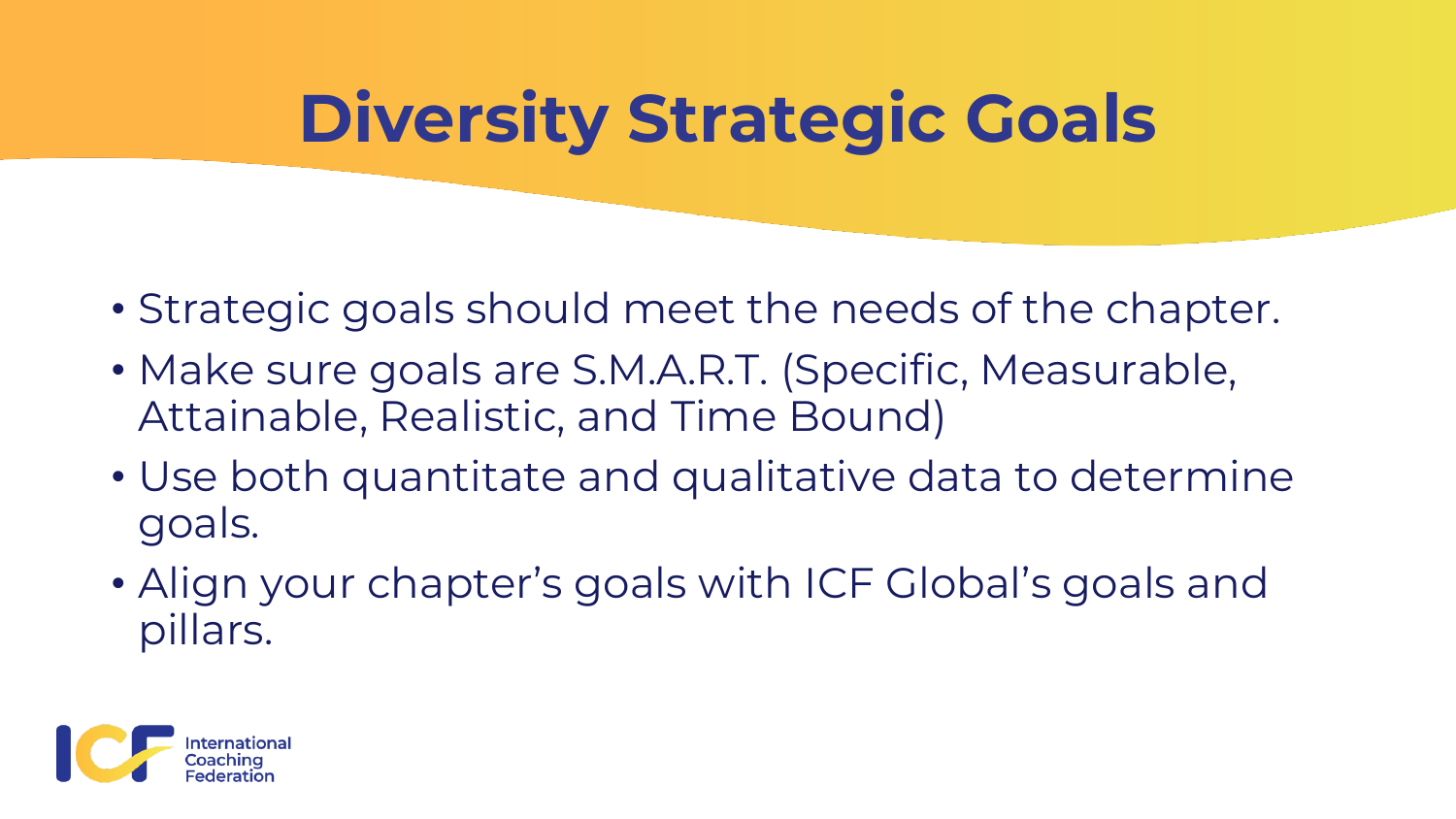### **Chapter Diversity Goals Examples**

#### **ICF Toronto:**

- Gather demographic and psychographic information from our current members to learn who our members are and how we might meet their needs.
- 2. Create a Board Member recruitment and selection process that supports DEI; connected to Board Education & Board Diversity.
- 3. Expand Board to include under-represented communities of coaches by X %.

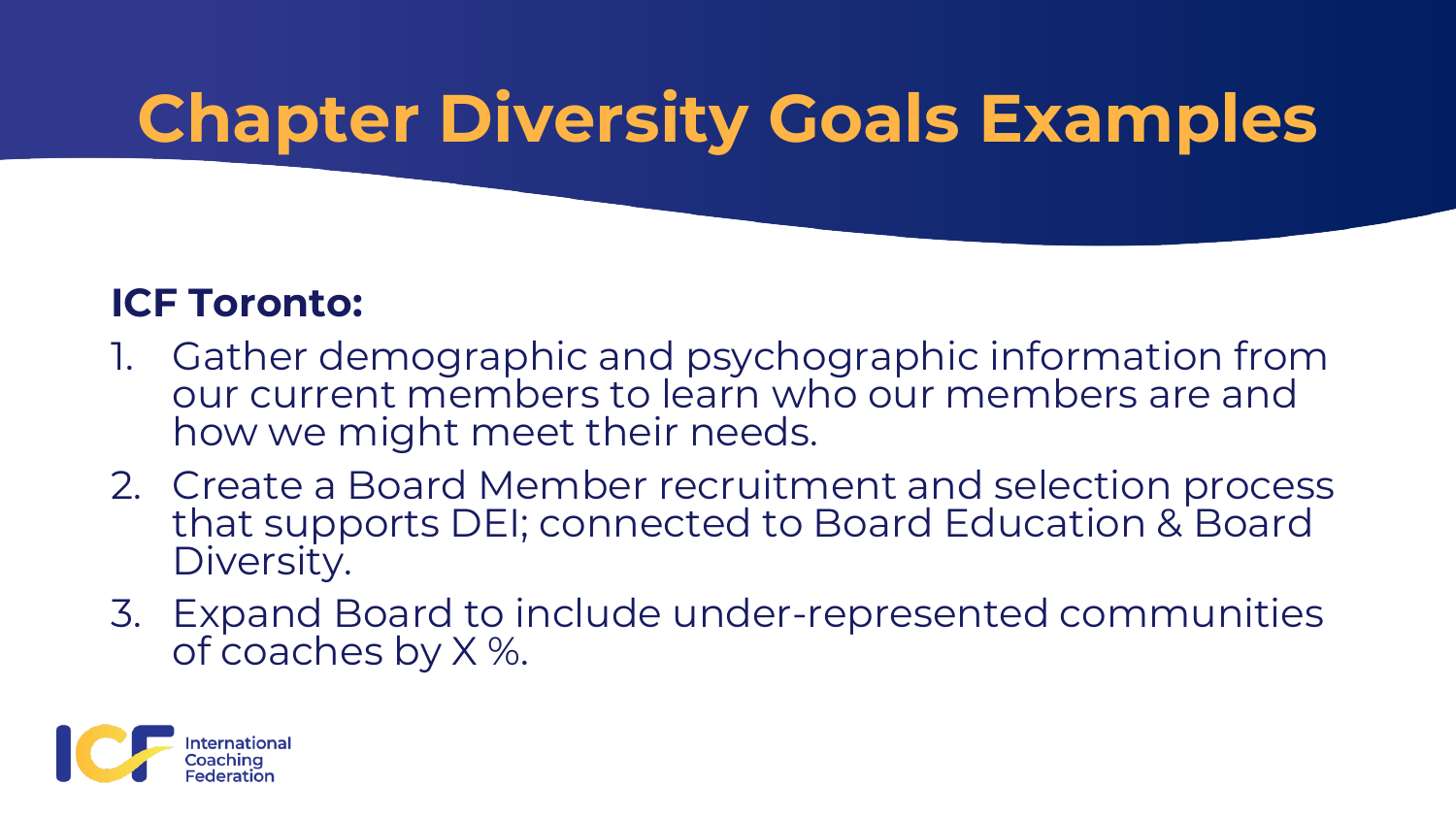### **Chapter Diversity Goals Examples**

#### **ICF Washington State:**

- Increase the number of registrants by and participants at each BIPOC Coaches Connect by X%.
- 2. Grow the number of partners renewing their contract by  $X$  %.
- 3. Increase board members' DEIBJ readiness tool proficiency level through training and evaluations.

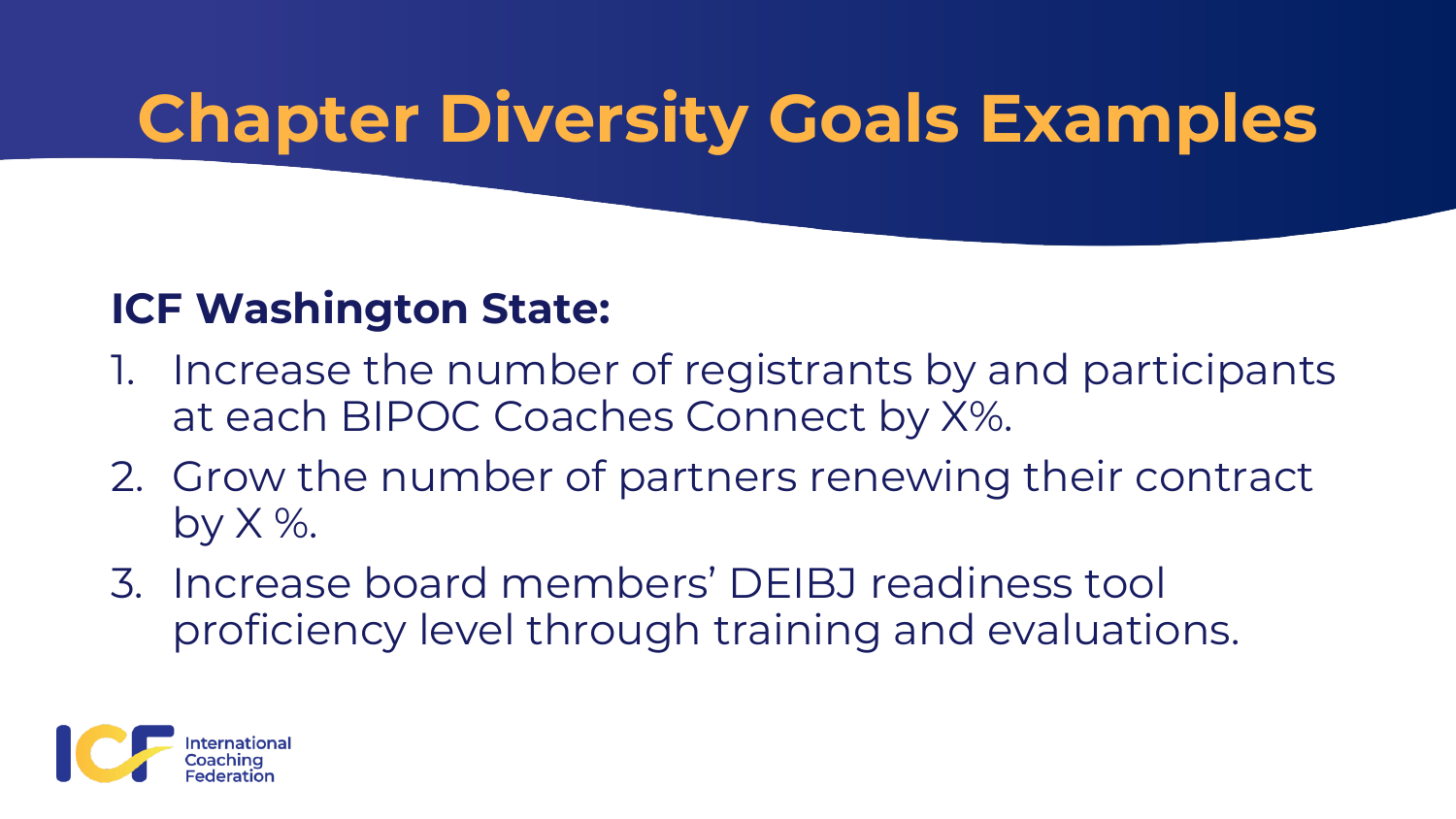# **Measuring Diversity Goals**

- In order to determine if goals are met, they must be measured.
- Quantitative goals are much easier to measure.
	- **Examples:**
		- Renewals Profits
- Qualitative goals can be measured as well.
	- **Examples:**
		- Morale
		- Sense of Belonging
- Chapters should also create scorecards and benchmarks to measure goals.

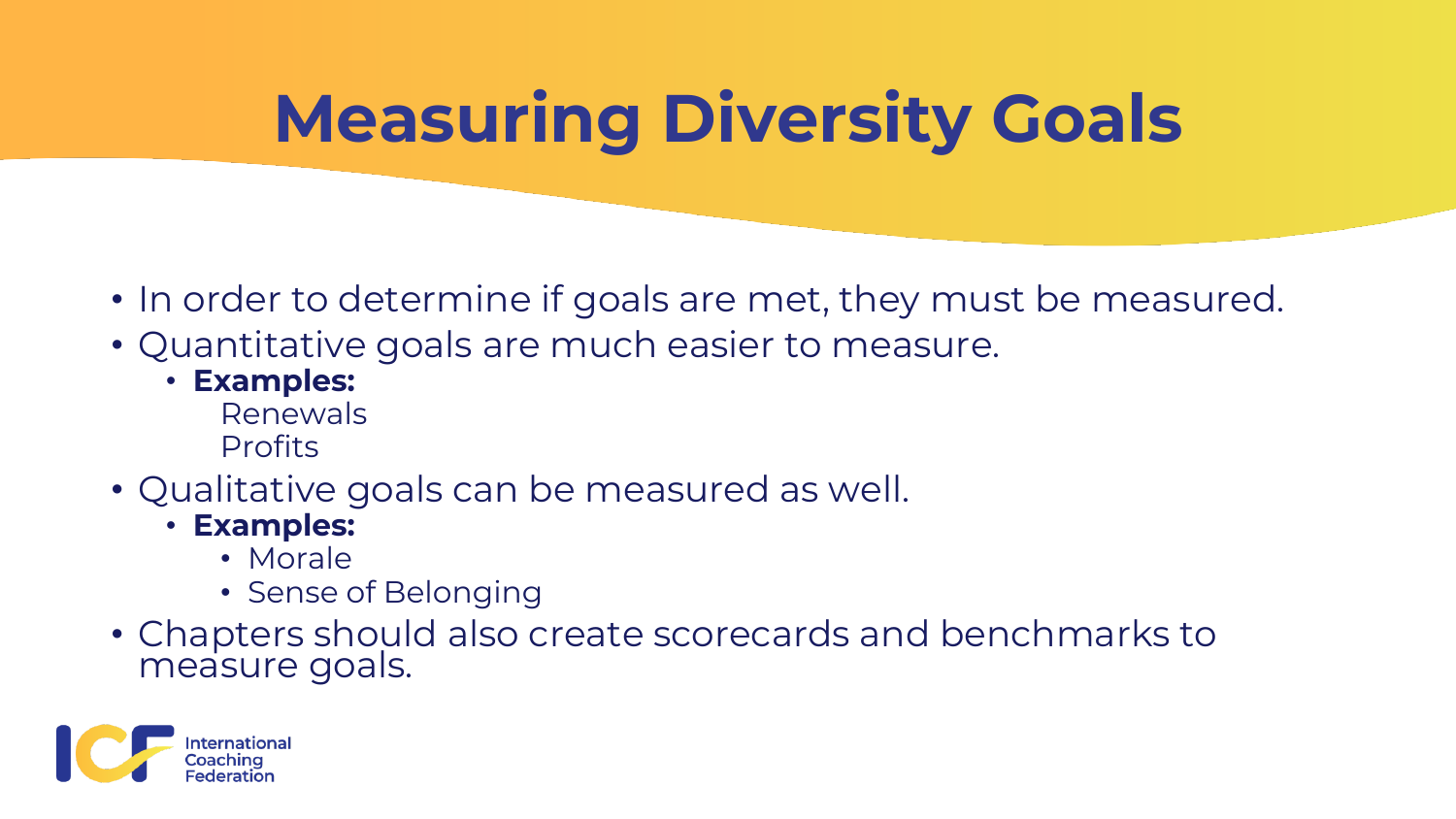# **Measuring Diversity Goals Examples**

#### **ICF Toronto**

- 1. Calculate the ROI to increase accessibility for people with disabilities, specifically hearing impaired'
- 2. Measure members' sense of belonging

#### **ICF Washington State**

- 1. Benchmark and measure the DEIBJ readiness level of all board members and new volunteers
- 2. Calculate the net profit from renewed partnership contracts from year to year.

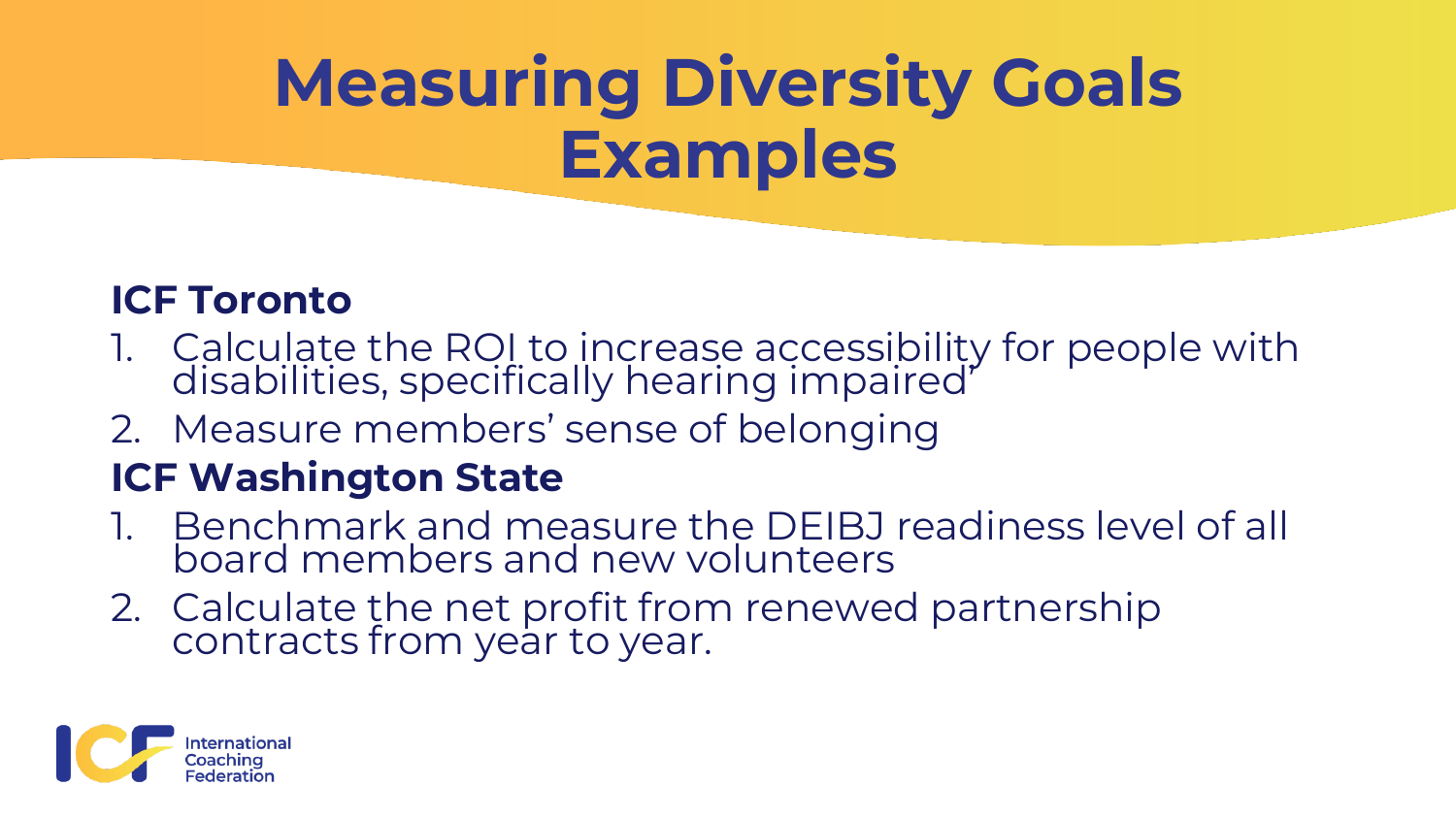## **Yearly Diversity Report**

- Each chapter will submit a yearly diversity report to ICF Global.
- Information about the yearly report will be provided in the coming months.

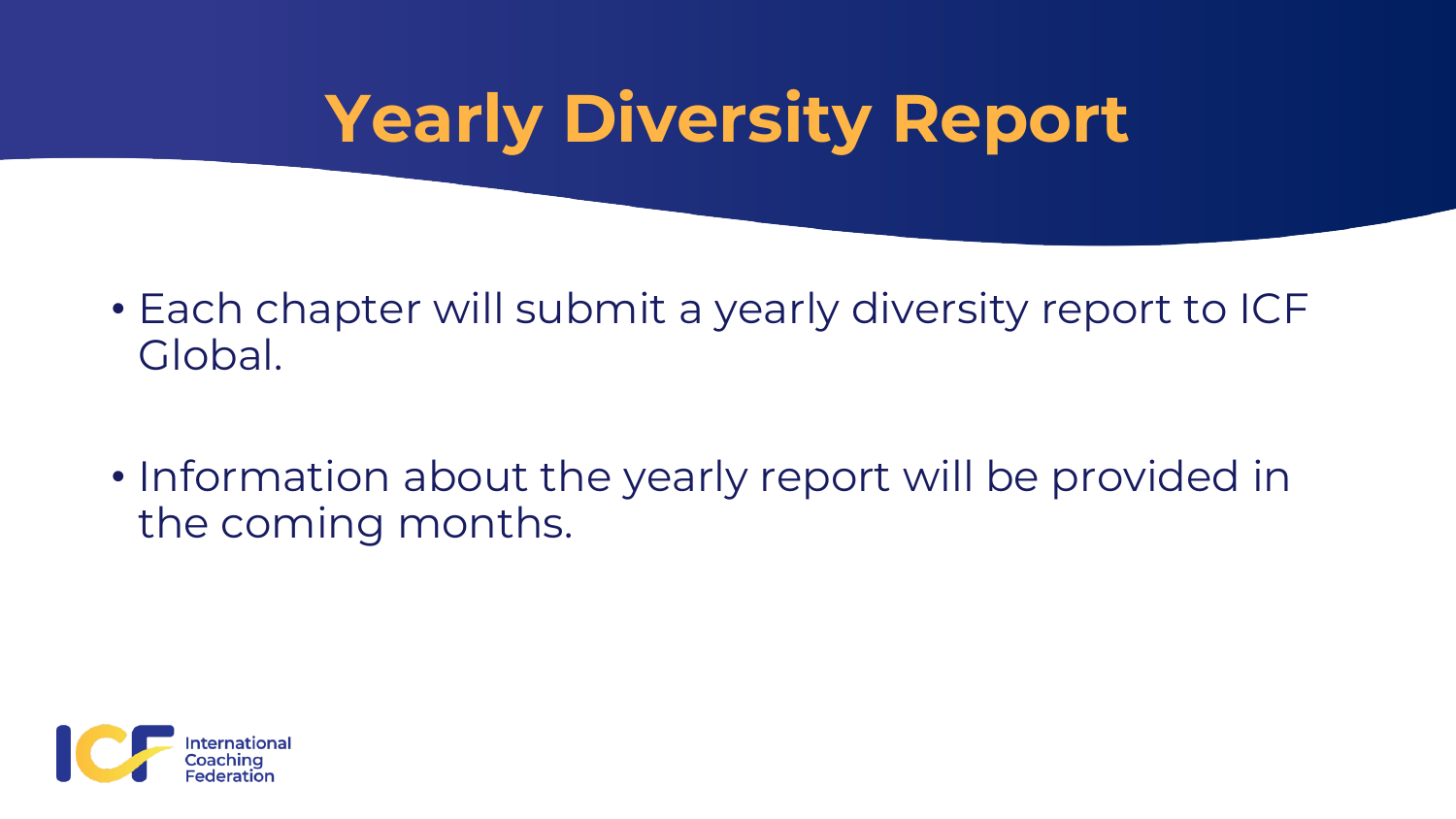

- The purpose of this guide is to provide chapters with the steps to incorporate diversity, equity, inclusion, belonging, or justice (DEIBJ) within their chapter in order to align with ICF's Diversity focus.
- Each chapter will have:
	- Diversity mission and vision statement and value statements
	- Diversity specific board role
	- Anti-discriminatory statement
	- Diversity training
	- Data and analytics
	- Diversity strategic goals
	- Ways to measure diversity goals
	- Yearly diversity reporting

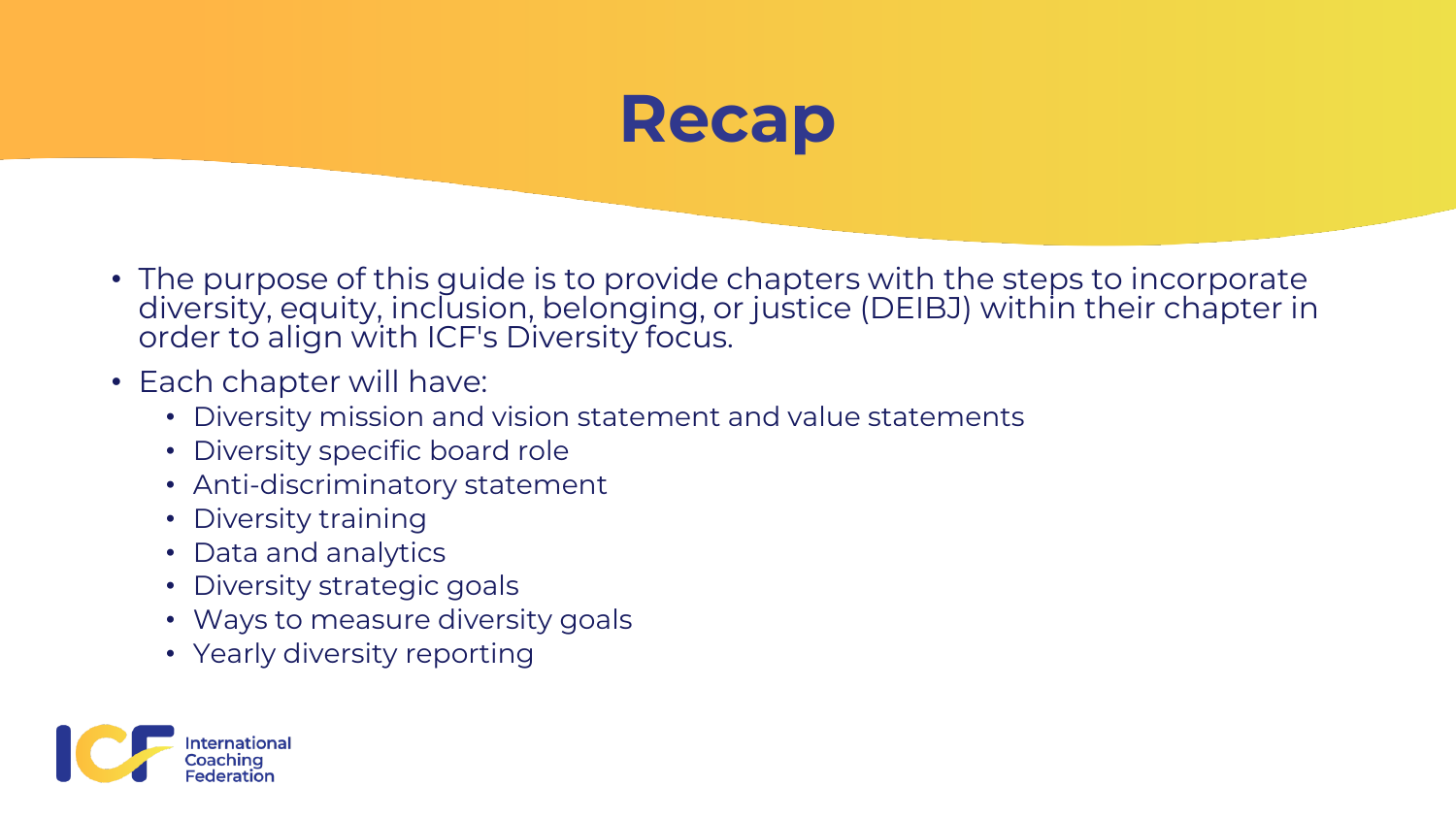#### **Special Thanks**

• A special thank you to leaders from the Toronto, Mexico, Arizona, Washington State, and Chennai chapters for their contributions to the diversity guide.